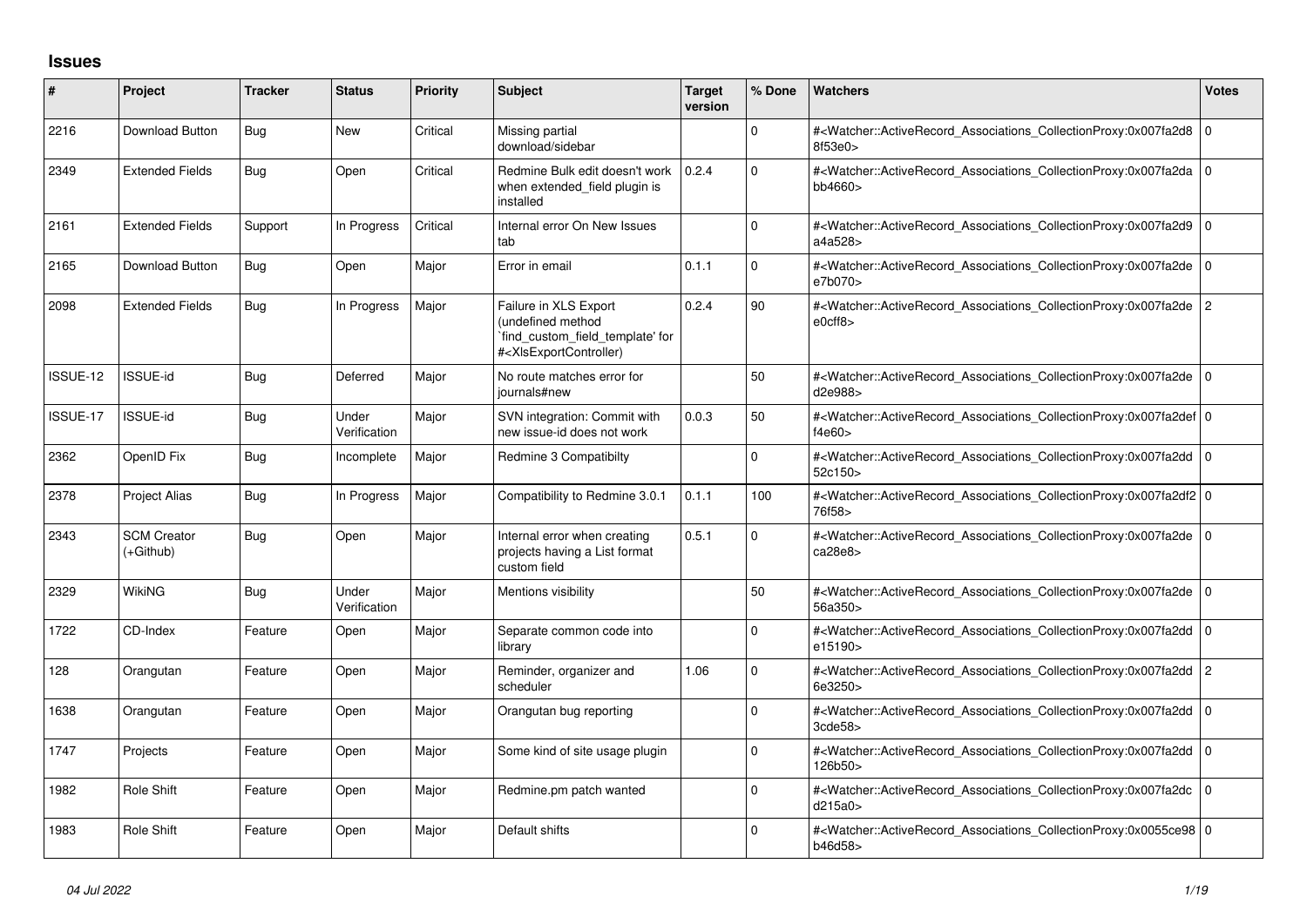| #    | Project                | <b>Tracker</b> | <b>Status</b>         | <b>Priority</b> | <b>Subject</b>                                                             | <b>Target</b><br>version | % Done   | <b>Watchers</b>                                                                                                                                            | <b>Votes</b> |
|------|------------------------|----------------|-----------------------|-----------------|----------------------------------------------------------------------------|--------------------------|----------|------------------------------------------------------------------------------------------------------------------------------------------------------------|--------------|
| 192  | Orangutan              | Improvement    | Open                  | Major           | SQL optimization                                                           | 1.07                     | $\Omega$ | # <watcher::activerecord 0<br="" associations="" collectionproxy:0x0055ce98=""  ="">cb2e80&gt;</watcher::activerecord>                                     |              |
| 1602 | Orangutan::Redmin<br>e | Improvement    | Open                  | Major           | Textile support                                                            | 1.07                     | $\Omega$ | # <watcher::activerecord 0<br="" associations="" collectionproxy:0x0055ce98=""  ="">656348&gt;</watcher::activerecord>                                     |              |
| 2021 | Projects               | Improvement    | Incomplete            | Major           | Spam protect                                                               |                          | $\Omega$ | # <watcher::activerecord 0<br="" associations="" collectionproxy:0x007fa2dff=""  ="">b4760&gt;</watcher::activerecord>                                     |              |
| 1910 | Projects               | Support        | Open                  | Major           | Users verification                                                         |                          | $\Omega$ | # <watcher::activerecord_associations_collectionproxy:0x007fa2d9<br>aa<math>1a80</math></watcher::activerecord_associations_collectionproxy:0x007fa2d9<br> | l o          |
| 1729 | CD-Index               | <b>Bug</b>     | Incomplete            | Normal          | Segfault in libarchive when<br>working with large ISO                      |                          | $\Omega$ | # <watcher::activerecord_associations_collectionproxy:0x007fa2dfc 0<br=""  ="">64330&gt;</watcher::activerecord_associations_collectionproxy:0x007fa2dfc>  |              |
| 1731 | CD-Index               | Bug            | Incomplete            | Normal          | Libarchive<br>archive read symlink returns<br>garbage                      |                          | $\Omega$ | # <watcher::activerecord_associations_collectionproxy:0x007fa2d9<br>c74ab0&gt;</watcher::activerecord_associations_collectionproxy:0x007fa2d9<br>          | l O          |
| 2323 | <b>Contact Form</b>    | Bug            | <b>New</b>            | Normal          | non-english characters on Full<br>name                                     |                          | $\Omega$ | # <watcher::activerecord associations="" collectionproxy:0x007fa2d8<br="">a71368&gt;</watcher::activerecord>                                               | l O          |
| 2324 | <b>Contact Form</b>    | Bug            | New                   | Normal          | Submitter information missing<br>on email.                                 |                          | $\Omega$ | # <watcher::activerecord_associations_collectionproxy:0x007fa2d9<br>59ca30&gt;</watcher::activerecord_associations_collectionproxy:0x007fa2d9<br>          | $\Omega$     |
| 2237 | <b>Contact Form</b>    | <b>Bug</b>     | Open                  | Normal          | Spam protection (looks like<br>$0.1.0$ is spam prone)                      |                          | $\Omega$ | # <watcher::activerecord_associations_collectionproxy:0x007fa2d9<br>d971b8&gt;</watcher::activerecord_associations_collectionproxy:0x007fa2d9<br>          | I٥           |
| 2213 | Contact Form           | <b>Bug</b>     | Incomplete            | Normal          | Unable to support Chinesell                                                |                          | $\Omega$ | # <watcher::activerecord_associations_collectionproxy:0x007fa2d8<br>7e47f8&gt;</watcher::activerecord_associations_collectionproxy:0x007fa2d8<br>          | $\Omega$     |
| 2260 | <b>Contact Form</b>    | Bug            | Incomplete            | Normal          | Conflicting with<br>redmine ckeditor plugin using<br>preview               |                          | $\Omega$ | # <watcher::activerecord_associations_collectionproxy:0x007fa2d8<br>126790&gt;</watcher::activerecord_associations_collectionproxy:0x007fa2d8<br>          | $\Omega$     |
| 2313 | <b>Download Button</b> | Bug            | Open                  | Normal          | Emails include the Download<br>"button" with relative link                 |                          | $\Omega$ | # <watcher::activerecord associations="" collectionproxy:0x007fa2d9<br="">b263c0&gt;</watcher::activerecord>                                               | l O          |
| 2447 | <b>Extended Fields</b> | Bug            | <b>New</b>            | Normal          | Support Redmine 4.0<br>NoMethodError: undefined<br>method `attr_protected' |                          | $\Omega$ | # <watcher::activerecord_associations_collectionproxy:0x007fa2d8<br>39c2b8&gt;</watcher::activerecord_associations_collectionproxy:0x007fa2d8<br>          | $\Omega$     |
| 2318 | <b>Extended Fields</b> | Bug            | In Progress           | Normal          | Issues as pdf                                                              | 0.2.4                    | 90       | # <watcher::activerecord associations="" collectionproxy:0x007fa2d9<br="">8ec550&gt;</watcher::activerecord>                                               | l O          |
| 2359 | <b>Extended Fields</b> | <b>Bug</b>     | In Progress           | Normal          | Extended fields plugin breaks<br>PDF export                                | 0.2.4                    | 90       | # <watcher::activerecord 0<br="" associations="" collectionproxy:0x007fa2dff=""  ="">ed150&gt;</watcher::activerecord>                                     |              |
| 2320 | <b>Extended Fields</b> | Bug            | Under<br>Verification | Normal          | Internal error when opening<br>issues tab                                  | 0.2.4                    | $\Omega$ | # <watcher::activerecord associations="" collectionproxy:0x007fa2d9<br="">e35a70&gt;</watcher::activerecord>                                               | $\Omega$     |
| 2350 | <b>Extended Fields</b> | <b>Bug</b>     | Under<br>Verification | Normal          | <b>Extended Field Values that are</b><br>nil produce an error              | 0.2.4                    | $\Omega$ | # <watcher::activerecord_associations_collectionproxy:0x007fa2da<br>b32908&gt;</watcher::activerecord_associations_collectionproxy:0x007fa2da<br>          | l O          |
| 2319 | <b>Extended Fields</b> | <b>Bug</b>     | Open                  | Normal          | Incompatible with<br>rt custom field?                                      | 0.2.4                    | $\Omega$ | # <watcher::activerecord_associations_collectionproxy:0x007fa2def 0<br=""  ="">70b88&gt;</watcher::activerecord_associations_collectionproxy:0x007fa2def>  |              |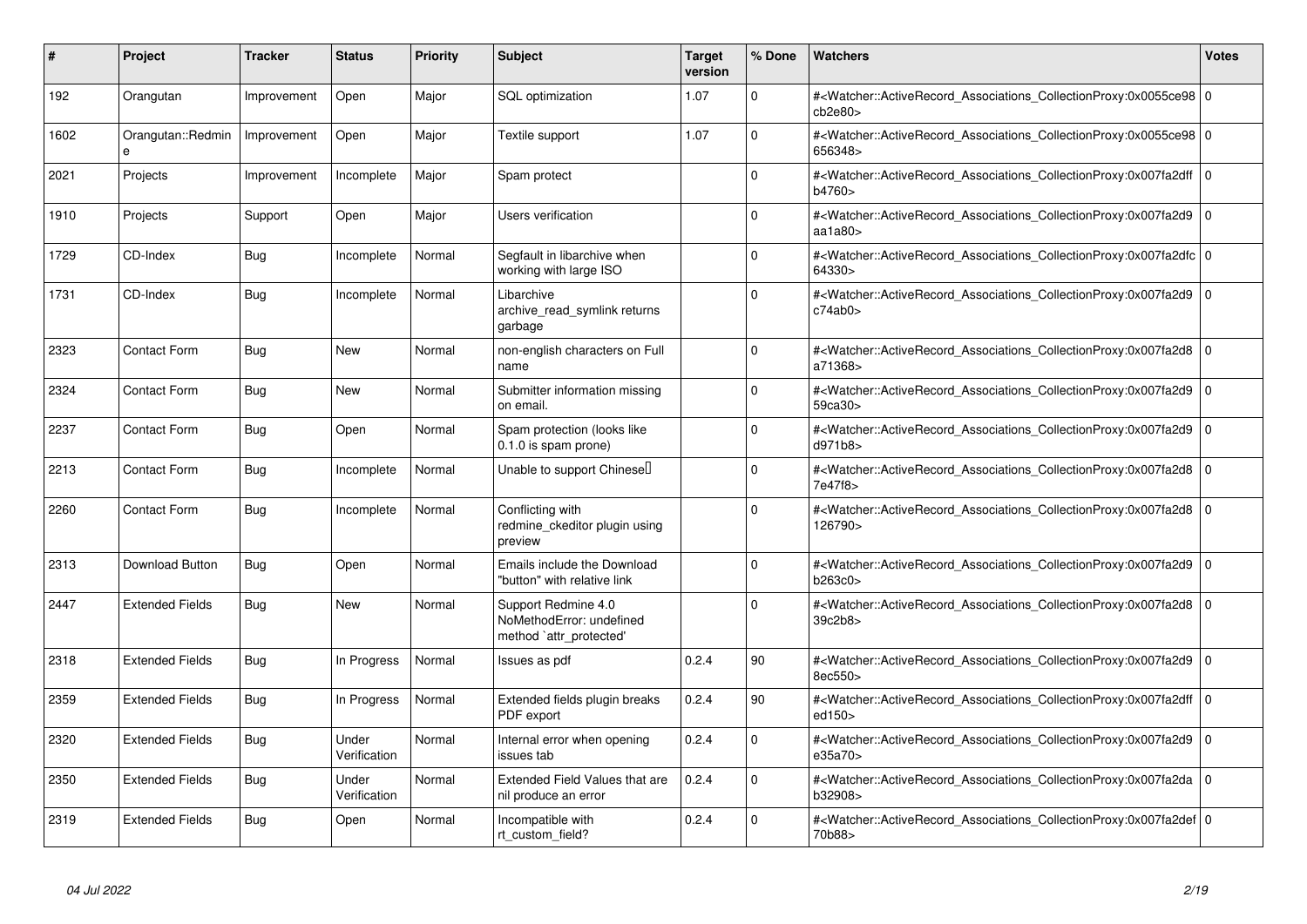| #    | <b>Project</b>          | <b>Tracker</b> | <b>Status</b> | <b>Priority</b> | <b>Subject</b>                                                                | <b>Target</b><br>version | % Done      | <b>Watchers</b>                                                                                                                                                               | <b>Votes</b> |
|------|-------------------------|----------------|---------------|-----------------|-------------------------------------------------------------------------------|--------------------------|-------------|-------------------------------------------------------------------------------------------------------------------------------------------------------------------------------|--------------|
| 2348 | <b>Extended Fields</b>  | Bug            | Open          | Normal          | Buggy implementation at<br>list.html.erb                                      | 0.2.4                    | $\Omega$    | # <watcher::activerecord associations="" collectionproxy:0x007fa2d8<br="">19d9d0&gt;</watcher::activerecord>                                                                  | 0            |
| 2155 | <b>Extended Fields</b>  | <b>Bug</b>     | Incomplete    | Normal          | Wiki text field donot work well<br>when using chinese as custom<br>field name |                          | 50          | # <watcher::activerecord_associations_collectionproxy:0x007fa2dfc 0<br="">1ab18&gt;</watcher::activerecord_associations_collectionproxy:0x007fa2dfc>                          |              |
| 2236 | <b>Extended Fields</b>  | Bug            | Incomplete    | Normal          | Hint Lost                                                                     |                          | $\Omega$    | # <watcher::activerecord 0<br="" associations="" collectionproxy:0x007fa2d9=""  ="">8ea7c8&gt;</watcher::activerecord>                                                        |              |
| 2242 | <b>Extended Fields</b>  | <b>Bug</b>     | Incomplete    | Normal          | Message "invalid statement:<br>STR_TO_DATE" when using<br>MS SQL              |                          | 30          | # <watcher::activerecord_associations_collectionproxy:0x007fa2d8<br>0c0378&gt;</watcher::activerecord_associations_collectionproxy:0x007fa2d8<br>                             |              |
| 2261 | <b>Extended Fields</b>  | Bug            | Incomplete    | Normal          | issues PDF view and<br>descriptions                                           | 0.2.4                    | $\Omega$    | # <watcher::activerecord 0<br="" associations="" collectionproxy:0x007fa2dd=""  ="">5c0508&gt;</watcher::activerecord>                                                        |              |
| 2384 | Hooks Manager           | Bug            | In Progress   | Normal          | Redmine v3?                                                                   | 1.0.2                    | 50          | # <watcher::activerecord_associations_collectionproxy:0x007fa2de 0<br=""><math>e</math>fd390<math>&gt;</math></watcher::activerecord_associations_collectionproxy:0x007fa2de> |              |
| 2295 | Hooks Manager           | <b>Bug</b>     | Reopened      | Normal          | view_layouts_base_html_head<br>hook not working                               |                          | 90          | # <watcher::activerecord_associations_collectionproxy:0x007fa2de 0<br=""  ="">dc8560&gt;</watcher::activerecord_associations_collectionproxy:0x007fa2de>                      |              |
| 2163 | Meta                    | <b>Bug</b>     | Incomplete    | Normal          | My site's Display lanugage was<br>only English, when I installed<br>plugin    |                          | $\Omega$    | # <watcher::activerecord 0<br="" associations="" collectionproxy:0x007fa2df1=""><math>31</math>be<math>8</math></watcher::activerecord>                                       |              |
| 2225 | OpenID Fix              | <b>Bug</b>     | Incomplete    | Normal          | OpenID::TypeURIMismatch                                                       |                          | $\Omega$    | # <watcher::activerecord_associations_collectionproxy:0x007fa2ddf 0<br="">b7430&gt;</watcher::activerecord_associations_collectionproxy:0x007fa2ddf>                          |              |
| 1613 | Orangutan::Redmin<br>e  | Bug            | Open          | Normal          | Guarantee that a notification will   1.08<br>come to end user                 |                          | $\Omega$    | # <watcher::activerecord_associations_collectionproxy:0x007fa2dd<br>507ee0&gt;</watcher::activerecord_associations_collectionproxy:0x007fa2dd<br>                             |              |
| 1680 | Orangutan::Redmin<br>e  | Bug            | Open          | Normal          | Cancelling Comment context                                                    |                          | $\mathbf 0$ | # <watcher::activerecord_associations_collectionproxy:0x007fa2dc<br>d575d8&gt;</watcher::activerecord_associations_collectionproxy:0x007fa2dc<br>                             | l o          |
| 2346 | <b>Project Sections</b> | Bug            | Incomplete    | Normal          | Project list shifts when there are<br>more text in sidebar                    |                          | $\Omega$    | # <watcher::activerecord 0<br="" associations="" collectionproxy:0x0055ce98=""  =""><math>b</math>f3be<math>8</math></watcher::activerecord>                                  |              |
| 2327 | <b>Project Settings</b> | Bug            | New           | Normal          | visual styles of sections are not<br>applied                                  |                          | $\Omega$    | # <watcher::activerecord 0<br="" associations="" collectionproxy:0x0055ce98="">59fee0&gt;</watcher::activerecord>                                                             |              |
| 1989 | Projects                | <b>Bug</b>     | In Progress   | Normal          | Кирилиця в рекламі                                                            |                          | 90          | # <watcher::activerecord_associations_collectionproxy:0x0055ce98 0<br="">9ff990&gt;</watcher::activerecord_associations_collectionproxy:0x0055ce98>                           |              |
| 1783 | Projects                | <b>Bug</b>     | Open          | Normal          | Weird logouts                                                                 |                          | $\Omega$    | # <watcher::activerecord_associations_collectionproxy:0x007fa2dd 0<br=""  ="">14cd50&gt;</watcher::activerecord_associations_collectionproxy:0x007fa2dd>                      |              |
| 1799 | Projects                | <b>Bug</b>     | Open          | Normal          | Thumbnail overflows issues on<br>overview page                                |                          | $\Omega$    | # <watcher::activerecord_associations_collectionproxy:0x007fa2dd<br>5df638&gt;</watcher::activerecord_associations_collectionproxy:0x007fa2dd<br>                             | l o          |
| 2108 | Projects                | <b>Bug</b>     | Open          | Normal          | Weird export "button"                                                         |                          | 0           | # <watcher::activerecord_associations_collectionproxy:0x007fa2de 0<br=""  ="">362d00&gt;</watcher::activerecord_associations_collectionproxy:0x007fa2de>                      |              |
| 2151 | Red-Andy                | Bug            | Deferred      | Normal          | Conflict with sidebar hide plugin                                             |                          | 30          | # <watcher::activerecord 0<br="" associations="" collectionproxy:0x007fa2df1=""  ="">48690&gt;</watcher::activerecord>                                                        |              |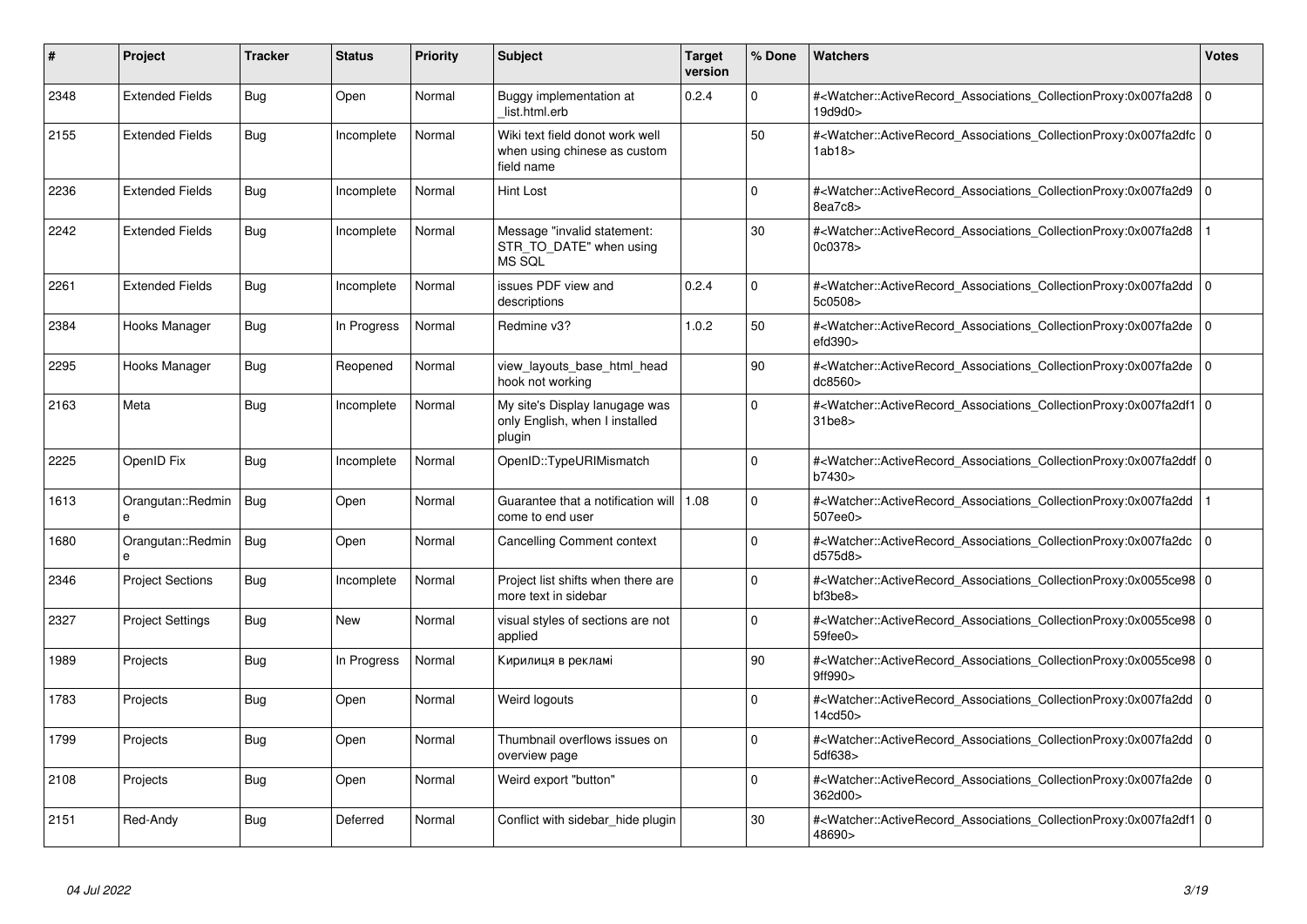| #    | Project                           | <b>Tracker</b> | <b>Status</b> | <b>Priority</b> | <b>Subject</b>                                                                              | <b>Target</b><br>version | % Done      | Watchers                                                                                                                                                  | <b>Votes</b> |
|------|-----------------------------------|----------------|---------------|-----------------|---------------------------------------------------------------------------------------------|--------------------------|-------------|-----------------------------------------------------------------------------------------------------------------------------------------------------------|--------------|
| 2289 | RedPress                          | <b>Bug</b>     | New           | Normal          | Hide moved news from the<br>project overview page                                           |                          | $\mathbf 0$ | # <watcher::activerecord_associations_collectionproxy:0x007fa2de<br>e84e18&gt;</watcher::activerecord_associations_collectionproxy:0x007fa2de<br>         | l O          |
| 2321 | RedPress                          | <b>Bug</b>     | Open          | Normal          | Users are still able to register in<br>WordPress                                            |                          | $\Omega$    | # <watcher::activerecord_associations_collectionproxy:0x007fa2de 0<br="">ef4c18</watcher::activerecord_associations_collectionproxy:0x007fa2de>           |              |
| 2404 | RedPress                          | <b>Bug</b>     | Incomplete    | Normal          | Redmine now requires POST<br>for logout                                                     |                          | 0           | # <watcher::activerecord_associations_collectionproxy:0x007fa2def 0<br=""  ="">95780&gt;</watcher::activerecord_associations_collectionproxy:0x007fa2def> |              |
| 2190 | <b>Role Shift</b>                 | <b>Bug</b>     | Incomplete    | Normal          | Unfortunately installation fails                                                            |                          | 0           | # <watcher::activerecord_associations_collectionproxy:0x007fa2da<br>06bc90&gt;</watcher::activerecord_associations_collectionproxy:0x007fa2da<br>         | l O          |
| 2356 | <b>SCM Creator</b><br>(+Github)   | <b>Bug</b>     | New           | Normal          | Repositories not removed from<br>file system                                                |                          | $\Omega$    | # <watcher::activerecord_associations_collectionproxy:0x007fa2d8<br>0c62f0</watcher::activerecord_associations_collectionproxy:0x007fa2d8<br>             | l O          |
| 2420 | <b>SCM Creator</b><br>(+Github)   | <b>Bug</b>     | New           | Normal          | Creating a Github repository<br>fails                                                       |                          | $\Omega$    | # <watcher::activerecord_associations_collectionproxy:0x007fa2de<br>cc0028&gt;</watcher::activerecord_associations_collectionproxy:0x007fa2de<br>         | l O          |
| 2421 | <b>SCM Creator</b><br>(+Github)   | <b>Bug</b>     | New           | Normal          | The access to Git is based on<br>projects identifier.                                       |                          | $\Omega$    | # <watcher::activerecord_associations_collectionproxy:0x007fa2da<br>20d530&gt;</watcher::activerecord_associations_collectionproxy:0x007fa2da<br>         | l O          |
| 1763 | <b>SCM Creator</b><br>$(+Github)$ | <b>Bug</b>     | Open          | Normal          | "Create repository" button<br>hiding is too restrictive                                     |                          | $\mathbf 0$ | # <watcher::activerecord_associations_collectionproxy:0x007fa2da 0<br=""  ="">46a788&gt;</watcher::activerecord_associations_collectionproxy:0x007fa2da>  |              |
| 2334 | <b>SCM Creator</b><br>(+Github)   | <b>Bug</b>     | Open          | Normal          | Github API does not load                                                                    | 0.5.1                    | $\Omega$    | # <watcher::activerecord_associations_collectionproxy:0x007fa2d9f 0<br="">c4ad0&gt;</watcher::activerecord_associations_collectionproxy:0x007fa2d9f>      |              |
| 2326 | <b>SCM Creator</b><br>(+Github)   | <b>Bug</b>     | Open          | Normal          | redmine_scm is incompatible<br>with redmine_git_hosting now?                                | 0.5.1                    | $\Omega$    | # <watcher::activerecord_associations_collectionproxy:0x007fa2dfe 0<br="">4f910&gt;</watcher::activerecord_associations_collectionproxy:0x007fa2dfe>      |              |
| 2084 | <b>SCM Creator</b><br>(+Github)   | <b>Bug</b>     | Incomplete    | Normal          | ActionView::Template::Error<br>(syntax error on line 33, col 12:                            |                          | $\Omega$    | # <watcher::activerecord_associations_collectionproxy:0x007fa2d9<br>b04400&gt;</watcher::activerecord_associations_collectionproxy:0x007fa2d9<br>         |              |
| 2239 | <b>SCM Creator</b><br>$(+Github)$ | <b>Bug</b>     | Incomplete    | Normal          | No default identifer                                                                        |                          | $\Omega$    | # <watcher::activerecord_associations_collectionproxy:0x007fa2da<br>b789a8&gt;</watcher::activerecord_associations_collectionproxy:0x007fa2da<br>         | l 0          |
| 2325 | <b>SCM Creator</b><br>(+Github)   | <b>Bug</b>     | Incomplete    | Normal          | Cannot add existing github repo                                                             |                          | $\mathbf 0$ | # <watcher::activerecord_associations_collectionproxy:0x007fa2da 0<br=""  ="">34af60&gt;</watcher::activerecord_associations_collectionproxy:0x007fa2da>  |              |
| 2422 | Subscription                      | <b>Bug</b>     | New           | Normal          | User is not removed from<br>project_subscribers table when<br>user is deleted from Redmine. |                          | $\Omega$    | # <watcher::activerecord_associations_collectionproxy:0x007fa2da 0<br="">a81ba8&gt;</watcher::activerecord_associations_collectionproxy:0x007fa2da>       |              |
| 2149 | <b>TOC</b>                        | <b>Bug</b>     | New           | Normal          | New dokuwiki default template<br>(from angua) make problem                                  |                          | 0           | # <watcher::activerecord_associations_collectionproxy:0x007fa2d9f 0<br="">7c7a8&gt;</watcher::activerecord_associations_collectionproxy:0x007fa2d9f>      |              |
| 1735 | <b>TOC</b>                        | <b>Bug</b>     | Incomplete    | Normal          | Broken in new DokuWiki?                                                                     |                          | $\Omega$    | # <watcher::activerecord_associations_collectionproxy:0x007fa2d9 0<br="">cd88d0&gt;</watcher::activerecord_associations_collectionproxy:0x007fa2d9>       |              |
| 1980 | WikiNG                            | Bug            | Open          | Normal          | Problem running plugin in<br>development mode                                               |                          | $\mathbf 0$ | # <watcher::activerecord_associations_collectionproxy:0x007fa2da<br>2b8110&gt;</watcher::activerecord_associations_collectionproxy:0x007fa2da<br>         | $-1$         |
| 1931 | WikiNG                            | Bug            | Deferred      | Normal          | it seems conflict with the<br>redmine ckeditor                                              |                          | $\mathbf 0$ | # <watcher::activerecord_associations_collectionproxy:0x007fa2d8<br>d586d0&gt;</watcher::activerecord_associations_collectionproxy:0x007fa2d8<br>         |              |
| 2322 | WikiNG                            | <b>Bug</b>     | Deferred      | Normal          | Viewing user pages does not<br>work after rename                                            |                          | $\mathbf 0$ | # <watcher::activerecord_associations_collectionproxy:0x007fa2da 0<br="">4b8780&gt;</watcher::activerecord_associations_collectionproxy:0x007fa2da>       |              |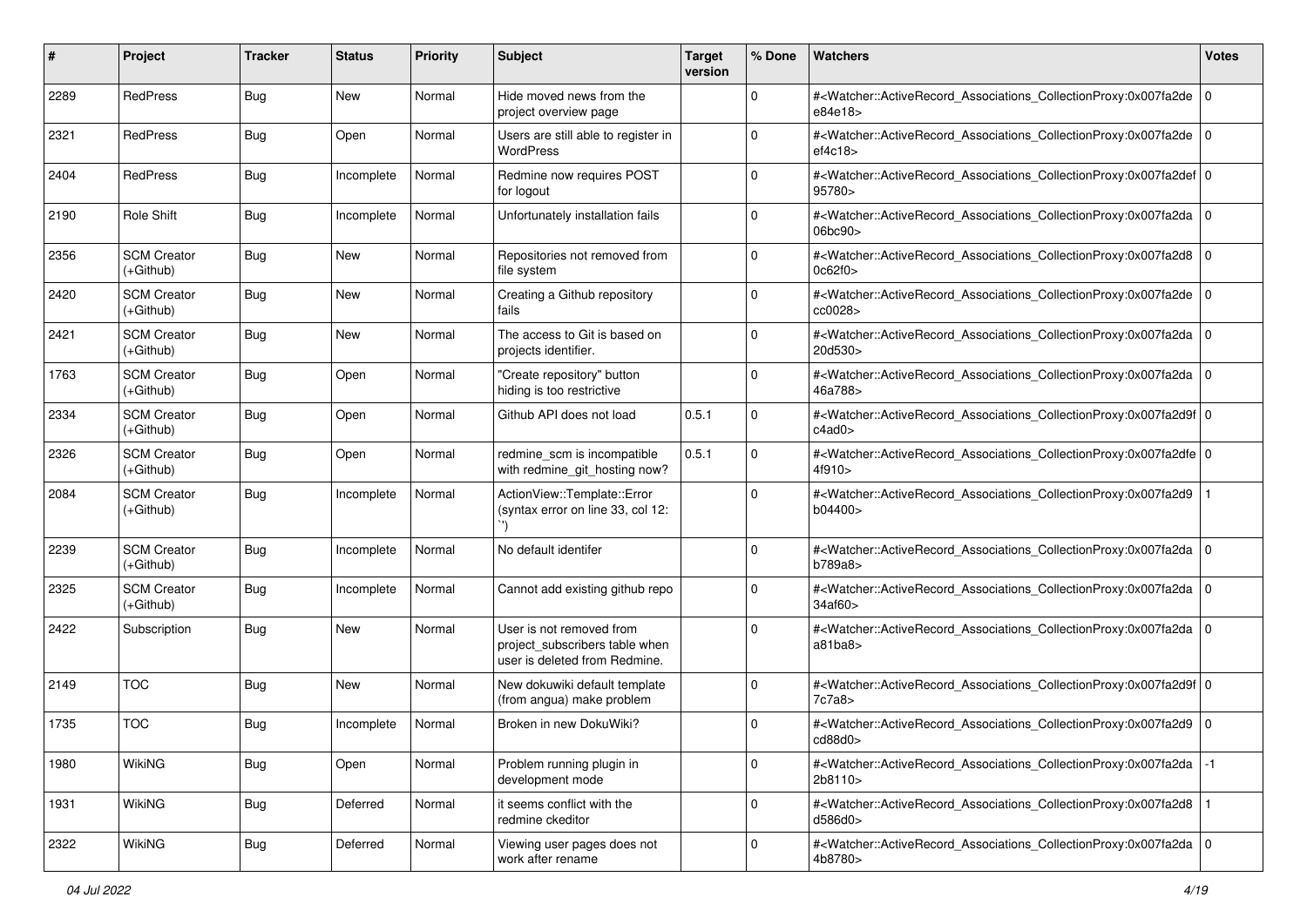| #        | Project             | <b>Tracker</b> | <b>Status</b> | <b>Priority</b> | <b>Subject</b>                                                     | Target<br>version | % Done      | <b>Watchers</b>                                                                                                                                                       | <b>Votes</b>   |
|----------|---------------------|----------------|---------------|-----------------|--------------------------------------------------------------------|-------------------|-------------|-----------------------------------------------------------------------------------------------------------------------------------------------------------------------|----------------|
| 2440     | WikiNG              | <b>Bug</b>     | Open          | Normal          | Footnotes ignore $\lt$ pre $\gt$                                   | 1.1.1             | $\Omega$    | # <watcher::activerecord_associations_collectionproxy:0x007fa2d9<br>022a78&gt;</watcher::activerecord_associations_collectionproxy:0x007fa2d9<br>                     | l o            |
| 2436     | <b>WikiNG</b>       | Bug            | Incomplete    | Normal          | Autocomplete debounce does<br>not work as expected                 |                   | 50          | # <watcher::activerecord_associations_collectionproxy:0x007fa2da 0<br=""  ="">8be348&gt;</watcher::activerecord_associations_collectionproxy:0x007fa2da>              |                |
| ISSUE-15 | ISSUE-id            | Omission       | Open          | Normal          | Searching #ISSUE-id                                                |                   | $\Omega$    | # <watcher::activerecord_associations_collectionproxy:0x007fa2d8 0<br=""  ="">ce37b8</watcher::activerecord_associations_collectionproxy:0x007fa2d8>                  |                |
| ISSUE-16 | <b>ISSUE-id</b>     | Omission       | Open          | Normal          | Search by new issue-id does<br>not work                            | 0.0.3             | $\Omega$    | # <watcher::activerecord 0<br="" associations="" collectionproxy:0x007fa2d8=""  ="">03e670&gt;</watcher::activerecord>                                                |                |
| 1993     | Advertising         | Feature        | Open          | Normal          | Which types of user                                                |                   | $\mathbf 0$ | # <watcher::activerecord associations="" collectionproxy:0x007fa2d8<br="">c654d0&gt;</watcher::activerecord>                                                          | 0 I            |
| 1842     | <b>Author Box</b>   | Feature        | Open          | Normal          | Show multiple/all roles                                            | 1.0.0             | $\Omega$    | # <watcher::activerecord_associations_collectionproxy:0x007fa2d9 0<br=""  ="">491078&gt;</watcher::activerecord_associations_collectionproxy:0x007fa2d9>              |                |
| 1943     | <b>Author Box</b>   | Feature        | Deferred      | Normal          | Author box layout change plan                                      |                   | $\Omega$    | # <watcher::activerecord_associations_collectionproxy:0x007fa2d9<br>3649c0&gt;</watcher::activerecord_associations_collectionproxy:0x007fa2d9<br>                     | $\overline{0}$ |
| 1812     | <b>Author Box</b>   | Feature        | Open          | Normal          | Custom fields support                                              | 1.0.0             | $\Omega$    | # <watcher::activerecord_associations_collectionproxy:0x007fa2df7 0<br=""  ="">6d570&gt;</watcher::activerecord_associations_collectionproxy:0x007fa2df7>             |                |
| 2424     | CD-Index            | Feature        | <b>New</b>    | Normal          | Option to skip thumbnail(s)                                        |                   | $\Omega$    | # <watcher::activerecord_associations_collectionproxy:0x007fa2d9 0<br=""  ="">aa0a18<math>&gt;</math></watcher::activerecord_associations_collectionproxy:0x007fa2d9> |                |
| 2425     | CD-Index            | Feature        | <b>New</b>    | Normal          | Content rating data for images<br>and videos                       |                   | $\Omega$    | # <watcher::activerecord associations="" collectionproxy:0x007fa2d8<br="">24e230&gt;</watcher::activerecord>                                                          | 0 I            |
| 1723     | CD-Index            | Feature        | Open          | Normal          | PHP module                                                         |                   | $\mathbf 0$ | # <watcher::activerecord_associations_collectionproxy:0x007fa2dfe 0<br=""  ="">d1820&gt;</watcher::activerecord_associations_collectionproxy:0x007fa2dfe>             |                |
| 1733     | CD-Index            | Feature        | Open          | Normal          | Put more info about the media<br>into header                       |                   | $\Omega$    | # <watcher::activerecord_associations_collectionproxy:0x007fa2d9 0<br=""  ="">13<sub>che8</sub></watcher::activerecord_associations_collectionproxy:0x007fa2d9>       |                |
| 1736     | CD-Index            | Feature        | Open          | Normal          | Command-line options and<br>environmental variables                |                   | $\Omega$    | # <watcher::activerecord associations="" collectionproxy:0x007fa2d8<br="">c24020&gt;</watcher::activerecord>                                                          | l 0            |
| 1739     | CD-Index            | Feature        | Open          | Normal          | Debian package                                                     |                   | $\Omega$    | # <watcher::activerecord associations="" collectionproxy:0x007fa2d9<br="">1084d8&gt;</watcher::activerecord>                                                          |                |
| 2430     | CD-Index            | Feature        | Open          | Normal          | (Non-)interactive mode for<br>cdindex                              |                   | $\Omega$    | # <watcher::activerecord_associations_collectionproxy:0x007fa2d9 0<br=""  ="">b339d0&gt;</watcher::activerecord_associations_collectionproxy:0x007fa2d9>              |                |
| 2426     | CD-Index            | Feature        | Incomplete    | Normal          | Tool to modify data (cdmodify?)                                    |                   | $\Omega$    | # <watcher::activerecord_associations_collectionproxy:0x007fa2d8<br>47f810&gt;</watcher::activerecord_associations_collectionproxy:0x007fa2d8<br>                     | $\mathbf 0$    |
| 2427     | CD-Index            | Feature        | Incomplete    | Normal          | Tags                                                               |                   | $\Omega$    | # <watcher::activerecord_associations_collectionproxy:0x007fa2d8<br>a706c0&gt;</watcher::activerecord_associations_collectionproxy:0x007fa2d8<br>                     | ١o             |
| 2429     | CD-Index            | Feature        | Incomplete    | Normal          | Flag for broken media                                              |                   | $\Omega$    | # <watcher::activerecord_associations_collectionproxy:0x007fa2da 0<br="">3164b8</watcher::activerecord_associations_collectionproxy:0x007fa2da>                       |                |
| 2169     | <b>Contact Form</b> | Feature        | Incomplete    | Normal          | Option to use own name,<br>reply-to, subject and message<br>fields |                   | $\Omega$    | # <watcher::activerecord associations="" collectionproxy:0x007fa2d9<br="">dc3060&gt;</watcher::activerecord>                                                          | l 0            |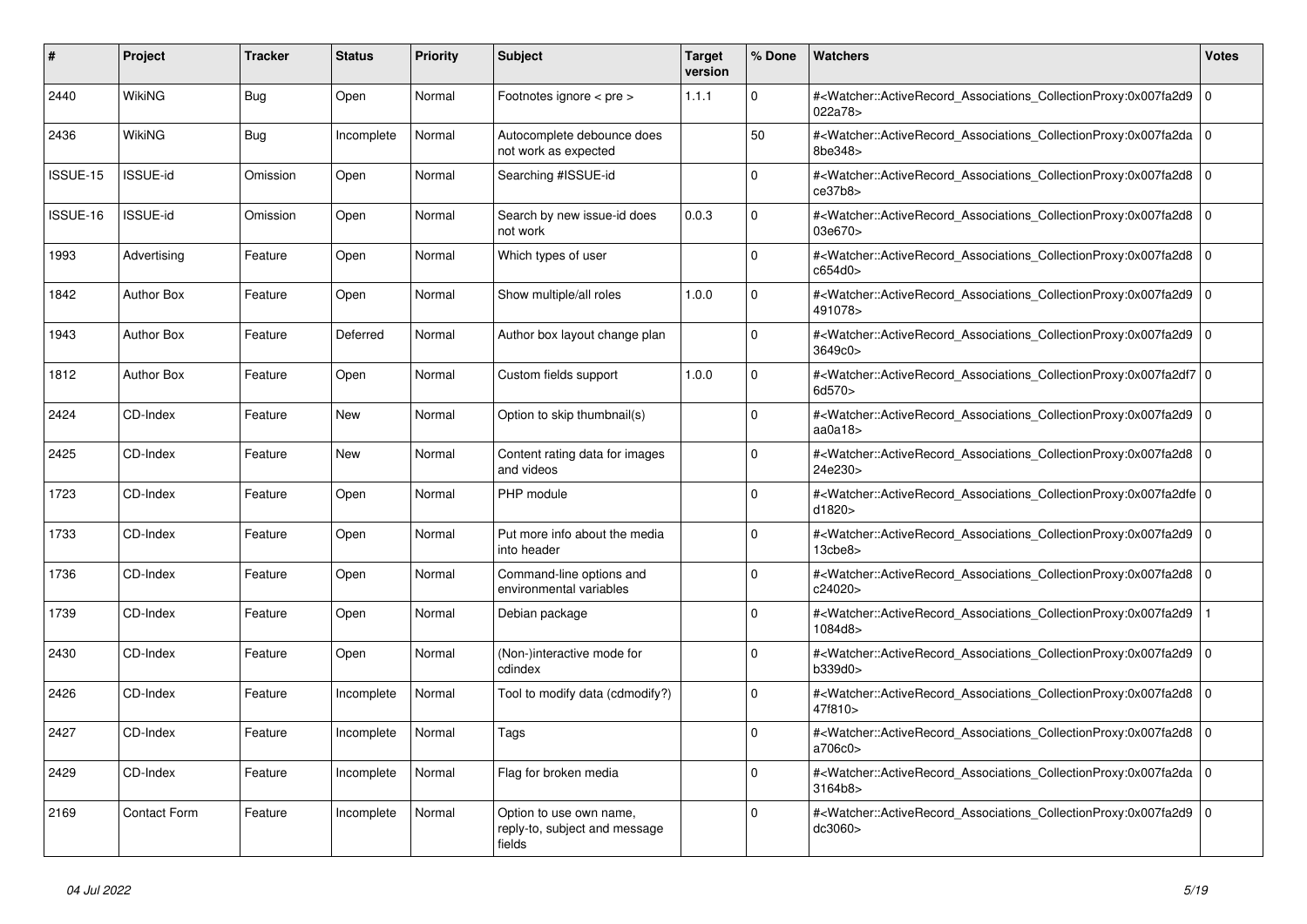| #    | Project                | <b>Tracker</b> | <b>Status</b> | <b>Priority</b> | <b>Subject</b>                                                  | <b>Target</b><br>version | % Done      | <b>Watchers</b>                                                                                                                                           | <b>Votes</b> |
|------|------------------------|----------------|---------------|-----------------|-----------------------------------------------------------------|--------------------------|-------------|-----------------------------------------------------------------------------------------------------------------------------------------------------------|--------------|
| 2259 | <b>Contact Form</b>    | Feature        | Incomplete    | Normal          | Sender name in a message                                        |                          | $\Omega$    | # <watcher::activerecord associations="" collectionproxy:0x007fa2d9<br="">210790&gt;</watcher::activerecord>                                              | $\mathbf 0$  |
| 2132 | Download Button        | Feature        | Open          | Normal          | Per version button                                              |                          | $\Omega$    | # <watcher::activerecord_associations_collectionproxy:0x007fa2dfe 0<br=""  ="">9df70&gt;</watcher::activerecord_associations_collectionproxy:0x007fa2dfe> |              |
| 1957 | <b>Download Button</b> | Feature        | Incomplete    | Normal          | Plugin configuration                                            |                          | $\Omega$    | # <watcher::activerecord_associations_collectionproxy:0x007fa2da 0<br=""  ="">3a4538&gt;</watcher::activerecord_associations_collectionproxy:0x007fa2da>  |              |
| 2227 | <b>Extended Fields</b> | Feature        | In Progress   | Normal          | Altering form elements for<br>custom fields                     | 0.2.4                    | 50          | # <watcher::activerecord 0<br="" associations="" collectionproxy:0x007fa2da=""  ="">801360&gt;</watcher::activerecord>                                    |              |
| 2365 | <b>Extended Fields</b> | Feature        | In Progress   | Normal          | Adding Redmine 3.0 support                                      | 0.2.4                    | 50          | # <watcher::activerecord_associations_collectionproxy:0x007fa2d9  <br="">c194f8&gt;</watcher::activerecord_associations_collectionproxy:0x007fa2d9>       | $\mathbf 0$  |
| 1947 | <b>Extended Fields</b> | Feature        | Open          | Normal          | Visible for admins only                                         |                          | $\Omega$    | # <watcher::activerecord associations="" collectionproxy:0x007fa2d8<br="">43bd90&gt;</watcher::activerecord>                                              | $\Omega$     |
| 1995 | <b>Extended Fields</b> | Feature        | Open          | Normal          | Checklist                                                       |                          | $\Omega$    | # <watcher::activerecord_associations_collectionproxy:0x007fa2da 0<br=""  ="">a8b3d8</watcher::activerecord_associations_collectionproxy:0x007fa2da>      |              |
| 2018 | <b>Extended Fields</b> | Feature        | Open          | Normal          | database query cutsom field<br>type                             |                          | $\Omega$    | # <watcher::activerecord associations="" collectionproxy:0x007fa2d8<br="">018600&gt;</watcher::activerecord>                                              |              |
| 2019 | <b>Extended Fields</b> | Feature        | Open          | Normal          | Custom field type web service                                   |                          | $\Omega$    | # <watcher::activerecord_associations_collectionproxy:0x007fa2da 0<br=""  ="">71b4a0&gt;</watcher::activerecord_associations_collectionproxy:0x007fa2da>  |              |
| 2026 | <b>Extended Fields</b> | Feature        | Open          | Normal          | Sizing defaults for custom fields                               |                          | $\Omega$    | # <watcher::activerecord_associations_collectionproxy:0x007fa2d8 0<br=""  ="">1004c8&gt;</watcher::activerecord_associations_collectionproxy:0x007fa2d8>  |              |
| 2114 | <b>Extended Fields</b> | Feature        | Open          | Normal          | LDAP attributes for user custom<br>fields                       |                          | $\Omega$    | # <watcher::activerecord 0<br="" associations="" collectionproxy:0x007fa2da=""  ="">b384c0&gt;</watcher::activerecord>                                    |              |
| 2117 | <b>Extended Fields</b> | Feature        | Open          | Normal          | User list filter                                                |                          | $\Omega$    | # <watcher::activerecord_associations_collectionproxy:0x007fa2d8 0<br=""  ="">1fe8e8</watcher::activerecord_associations_collectionproxy:0x007fa2d8>      |              |
| 2223 | <b>Extended Fields</b> | Feature        | Open          | Normal          | Linked list custom field                                        |                          | $\Omega$    | # <watcher::activerecord 0<br="" associations="" collectionproxy:0x007fa2d8=""  ="">d887e0&gt;</watcher::activerecord>                                    |              |
| 2374 | <b>Extended Fields</b> | Feature        | Open          | Normal          | Project Selection from a specific<br>branch of the project tree |                          | $\mathbf 0$ | # <watcher::activerecord_associations_collectionproxy:0x007fa2da 0<br=""  ="">c18480&gt;</watcher::activerecord_associations_collectionproxy:0x007fa2da>  |              |
| 2383 | <b>Extended Fields</b> | Feature        | Open          | Normal          | Multiselect for Project fields                                  |                          | $\Omega$    | # <watcher::activerecord_associations_collectionproxy:0x007fa2d8 0<br=""  ="">a6b4b8</watcher::activerecord_associations_collectionproxy:0x007fa2d8>      |              |
| 1882 | <b>Extended Fields</b> | Feature        | Incomplete    | Normal          | Wiki toolbar for Wiki text                                      |                          | $\Omega$    | # <watcher::activerecord associations="" collectionproxy:0x007fa2d9<br="">eba900&gt;</watcher::activerecord>                                              | $\mathbf 0$  |
| 1884 | <b>Extended Fields</b> | Feature        | Incomplete    | Normal          | Multiselect                                                     |                          | $\Omega$    | # <watcher::activerecord 0<br="" associations="" collectionproxy:0x007fa2d8=""  ="">abea00&gt;</watcher::activerecord>                                    |              |
| 1919 | <b>Extended Fields</b> | Feature        | Incomplete    | Normal          | Extend Link extended field                                      |                          | $\Omega$    | # <watcher::activerecord associations="" collectionproxy:0x007fa2d8=""  <br="">cda50</watcher::activerecord>                                              | $\mathbf 0$  |
| 1954 | <b>Extended Fields</b> | Feature        | Incomplete    | Normal          | Mailto links                                                    |                          | $\Omega$    | # <watcher::activerecord_associations_collectionproxy:0x007fa2da 0<br=""  ="">10a570&gt;</watcher::activerecord_associations_collectionproxy:0x007fa2da>  |              |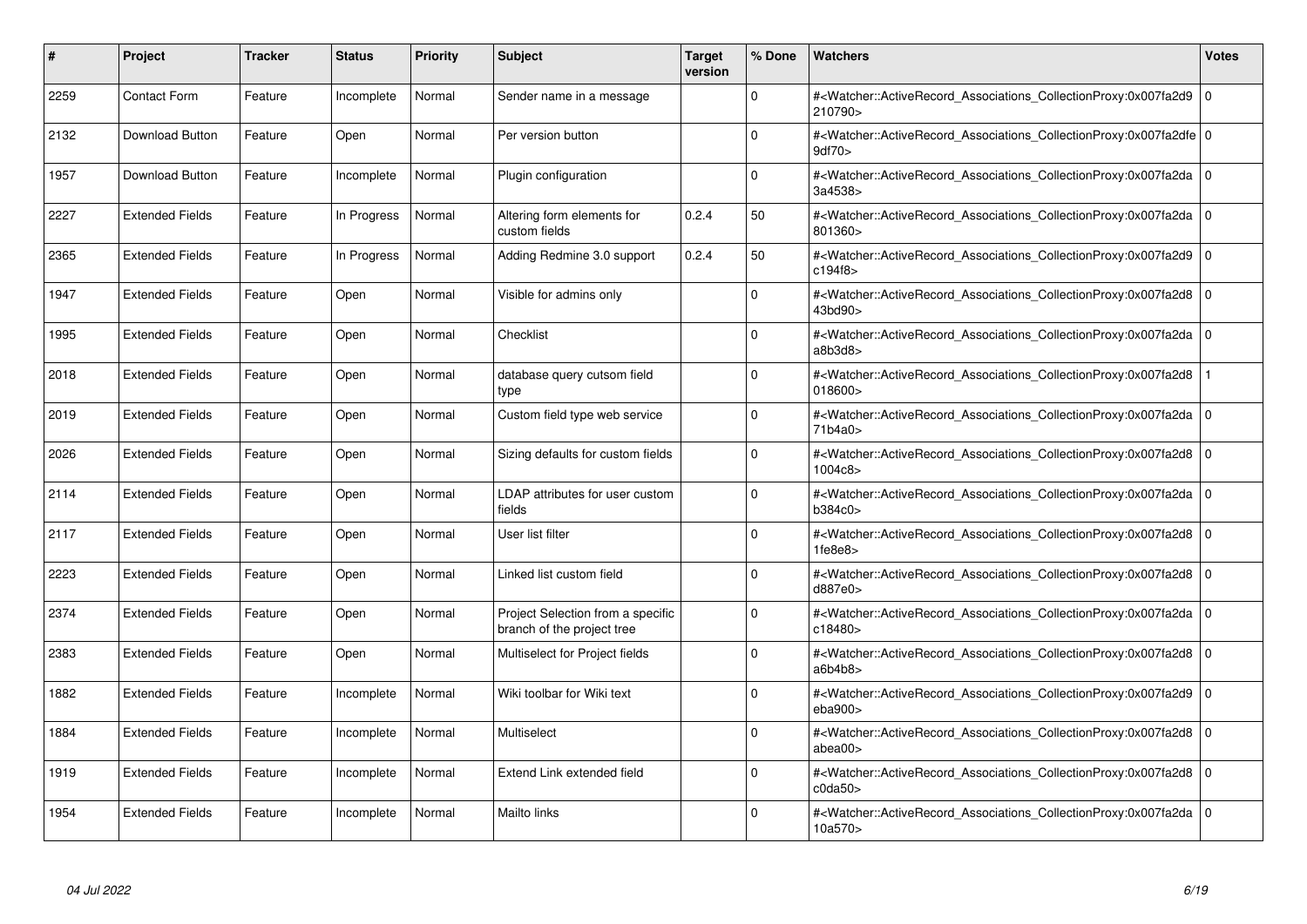| #    | Project                | <b>Tracker</b> | <b>Status</b> | <b>Priority</b> | <b>Subject</b>                                          | <b>Target</b><br>version | % Done      | <b>Watchers</b>                                                                                                                                          | <b>Votes</b> |
|------|------------------------|----------------|---------------|-----------------|---------------------------------------------------------|--------------------------|-------------|----------------------------------------------------------------------------------------------------------------------------------------------------------|--------------|
| 1955 | <b>Extended Fields</b> | Feature        | Incomplete    | Normal          | FTP link                                                |                          | $\Omega$    | # <watcher::activerecord associations="" collectionproxy:0x007fa2d8<br="">a1e618&gt;</watcher::activerecord>                                             | $\mathbf 0$  |
| 2011 | <b>Extended Fields</b> | Feature        | Incomplete    | Normal          | Custom field translations                               |                          | $\mathbf 0$ | # <watcher::activerecord_associations_collectionproxy:0x007fa2d9 0<br=""  ="">97ae40&gt;</watcher::activerecord_associations_collectionproxy:0x007fa2d9> |              |
| 2028 | <b>Extended Fields</b> | Feature        | Incomplete    | Normal          | make fields final option                                |                          | $\Omega$    | # <watcher::activerecord associations="" collectionproxy:0x007fa2d9<br="">e8c3e8</watcher::activerecord>                                                 | $\Omega$     |
| 2092 | <b>Extended Fields</b> | Feature        | Incomplete    | Normal          | Users-to-issues custom fields<br>auto-fill              |                          | $\Omega$    | # <watcher::activerecord 0<br="" associations="" collectionproxy:0x007fa2da=""  =""><math>7</math>edc<math>98</math></watcher::activerecord>             |              |
| 2093 | <b>Extended Fields</b> | Feature        | Incomplete    | Normal          | Extended columns using<br>custom queries                |                          | $\Omega$    | # <watcher::activerecord associations="" collectionproxy:0x007fa2d9<br="">0<sub>b73d0</sub></watcher::activerecord>                                      | l 0          |
| 2099 | <b>Extended Fields</b> | Feature        | Incomplete    | Normal          | Create a custom field of type<br>'Category'             |                          | $\Omega$    | # <watcher::activerecord 0<br="" associations="" collectionproxy:0x007fa2d9=""  ="">7f3590&gt;</watcher::activerecord>                                   |              |
| 2220 | <b>Extended Fields</b> | Feature        | Incomplete    | Normal          | Project specific custom fields                          |                          | $\Omega$    | # <watcher::activerecord_associations_collectionproxy:0x007fa2d9<br>d24be0</watcher::activerecord_associations_collectionproxy:0x007fa2d9<br>            | 0            |
| 2241 | <b>Extended Fields</b> | Feature        | Incomplete    | Normal          | Informations I see on Calendar                          |                          | $\Omega$    | # <watcher::activerecord_associations_collectionproxy:0x007fa2d9 0<br="">51f6c0</watcher::activerecord_associations_collectionproxy:0x007fa2d9>          |              |
| 1784 | Hooks Manager          | Feature        | Open          | Normal          | Support per-project Ads                                 |                          | $\Omega$    | # <watcher::activerecord_associations_collectionproxy:0x007fa2da 0<br=""  ="">2c1918&gt;</watcher::activerecord_associations_collectionproxy:0x007fa2da> |              |
| 2210 | Hooks Manager          | Feature        | Open          | Normal          | Sidebar access from other<br>hooks                      |                          | $\Omega$    | # <watcher::activerecord_associations_collectionproxy:0x007fa2d8 0<br=""  ="">1b00a8</watcher::activerecord_associations_collectionproxy:0x007fa2d8>     |              |
| 2209 | Hooks Manager          | Feature        | Incomplete    | Normal          | A templating language support                           |                          | $\mathbf 0$ | # <watcher::activerecord 0<br="" associations="" collectionproxy:0x007fa2d9=""  ="">913650&gt;</watcher::activerecord>                                   |              |
| 2276 | Language Mix           | Feature        | Incomplete    | Normal          | Group posts / show only the<br>primary article          |                          | $\Omega$    | # <watcher::activerecord_associations_collectionproxy:0x007fa2d9 0<br="">d037b0&gt;</watcher::activerecord_associations_collectionproxy:0x007fa2d9>      |              |
| 2054 | <b>Like Button</b>     | Feature        | Open          | Normal          | Add URL setting                                         |                          | $\Omega$    | # <watcher::activerecord 0<br="" associations="" collectionproxy:0x007fa2d8=""  ="">90c068&gt;</watcher::activerecord>                                   |              |
| 1687 | Meta                   | Feature        | Open          | Normal          | Global Meta tags, Meta tags per<br>project and per page |                          | $\mathbf 0$ | # <watcher::activerecord_associations_collectionproxy:0x007fa2d9 0<br=""  ="">cceb8</watcher::activerecord_associations_collectionproxy:0x007fa2d9>      |              |
| 2145 | Meta                   | Feature        | Open          | Normal          | Support Facebook publishing<br>through Graph API        |                          | $\Omega$    | # <watcher::activerecord_associations_collectionproxy:0x007fa2d9 0<br=""  ="">426390&gt;</watcher::activerecord_associations_collectionproxy:0x007fa2d9> |              |
| 2148 | Meta                   | Feature        | Open          | Normal          | Cache meta tags                                         |                          | $\Omega$    | # <watcher::activerecord 0<br="" associations="" collectionproxy:0x007fa2d9=""  ="">119af8</watcher::activerecord>                                       |              |
| 2271 | Meta                   | Feature        | Open          | Normal          | Default image for<br>OpenGraph/Twitter Cards            |                          | $\Omega$    | # <watcher::activerecord 0<br="" associations="" collectionproxy:0x007fa2d8=""  ="">0ba748&gt;</watcher::activerecord>                                   |              |
| 2303 | Meta                   | Feature        | Open          | Normal          | Improve internal API                                    |                          | $\mathbf 0$ | # <watcher::activerecord 0<br="" associations="" collectionproxy:0x007fa2d9=""  ="">e2f990&gt;</watcher::activerecord>                                   |              |
| 2369 | Meta                   | Feature        | Open          | Normal          | Rich snippets for software apps                         |                          | $\Omega$    | # <watcher::activerecord 0<br="" associations="" collectionproxy:0x007fa2d8=""  ="">5d4df0</watcher::activerecord>                                       |              |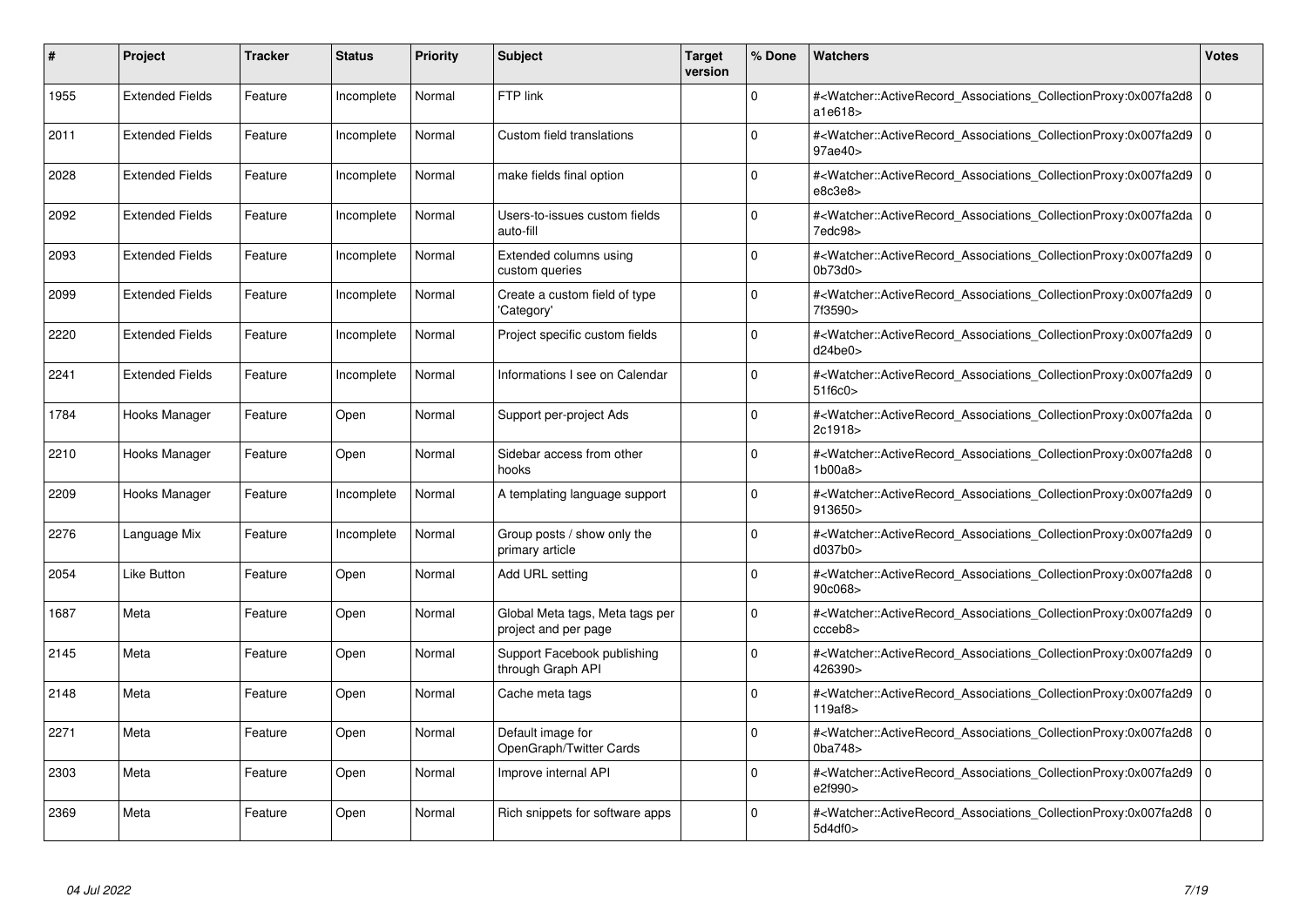| #    | Project                 | <b>Tracker</b> | <b>Status</b> | <b>Priority</b> | <b>Subject</b>                                          | <b>Target</b><br>version | % Done      | <b>Watchers</b>                                                                                                                                                  | <b>Votes</b>   |
|------|-------------------------|----------------|---------------|-----------------|---------------------------------------------------------|--------------------------|-------------|------------------------------------------------------------------------------------------------------------------------------------------------------------------|----------------|
| 2370 | Meta                    | Feature        | Open          | Normal          | Rich snippets for news                                  |                          | $\Omega$    | # <watcher::activerecord associations="" collectionproxy:0x007fa2dd<br="">527b50&gt;</watcher::activerecord>                                                     | $\mathbf 0$    |
| 2371 | Meta                    | Feature        | Open          | Normal          | Rich snippets for Wiki                                  |                          | $\Omega$    | # <watcher::activerecord_associations_collectionproxy:0x007fa2dd  <br="">53a908&gt;</watcher::activerecord_associations_collectionproxy:0x007fa2dd>              | $\mathbf 0$    |
| 2372 | Meta                    | Feature        | Open          | Normal          | Microdata for breadcrumbs                               |                          | $\Omega$    | # <watcher::activerecord associations="" collectionproxy:0x007fa2de<br="">d7cc78</watcher::activerecord>                                                         | $\mathbf 0$    |
| 1902 | Meta                    | Feature        | Incomplete    | Normal          | Consider clear html and light<br>mode                   |                          | $\Omega$    | # <watcher::activerecord 0<br="" associations="" collectionproxy:0x007fa2df4=""  ="">e7e40</watcher::activerecord>                                               |                |
| 26   | Orangutan               | Feature        | Open          | Normal          | It would be greate to have a<br>reminder                | 1.06                     | $\Omega$    | # <watcher::activerecord_associations_collectionproxy:0x007fa2df0 0<br=""  ="">15700&gt;</watcher::activerecord_associations_collectionproxy:0x007fa2df0>        |                |
| 1905 | Orangutan               | Feature        | Open          | Normal          | <b>SCM</b> monkey                                       |                          | $\Omega$    | # <watcher::activerecord 0<br="" associations="" collectionproxy:0x007fa2de=""  ="">e9c090&gt;</watcher::activerecord>                                           |                |
| 1968 | Orangutan               | Feature        | Open          | Normal          | Creating a new issue                                    | 1.06                     | $\Omega$    | # <watcher::activerecord_associations_collectionproxy:0x007fa2dd 0<br=""  ="">4dd7d0&gt;</watcher::activerecord_associations_collectionproxy:0x007fa2dd>         |                |
| 180  | Orangutan::Redmin<br>e  | Feature        | Open          | Normal          | Issue status changing                                   | 1.07                     | $\Omega$    | # <watcher::activerecord 3<br="" associations="" collectionproxy:0x007fa2df2="">f7040 &gt;</watcher::activerecord>                                               |                |
| 181  | Orangutan::Redmin<br>e  | Feature        | Open          | Normal          | Changing issue priority                                 | 1.07                     | $\Omega$    | # <watcher::activerecord_associations_collectionproxy:0x007fa2df2 1<br=""  ="">01<sub>cf8</sub></watcher::activerecord_associations_collectionproxy:0x007fa2df2> |                |
| 895  | Orangutan::Redmin<br>e  | Feature        | Open          | Normal          | Changing custom fields and<br>other issue properties    | 1.07                     | $\Omega$    | # <watcher::activerecord_associations_collectionproxy:0x007fa2df0 1<br=""  ="">49960&gt;</watcher::activerecord_associations_collectionproxy:0x007fa2df0>        |                |
| 1888 | Orangutan::Redmin<br>e  | Feature        | Open          | Normal          | Reuse past tasks                                        |                          | $\Omega$    | # <watcher::activerecord 0<br="" associations="" collectionproxy:0x007fa2de=""  ="">bec4f8</watcher::activerecord>                                               |                |
| 2219 | <b>Project Sections</b> | Feature        | Open          | Normal          | Wiki rule for section                                   |                          | $\Omega$    | # <watcher::activerecord_associations_collectionproxy:0x007fa2de 0<br=""  ="">97f558&gt;</watcher::activerecord_associations_collectionproxy:0x007fa2de>         |                |
| 2214 | <b>Project Sections</b> | Feature        | Incomplete    | Normal          | Featured and disregarded<br>projects                    |                          | $\Omega$    | # <watcher::activerecord 0<br="" associations="" collectionproxy:0x007fa2de=""  ="">56a8c8&gt;</watcher::activerecord>                                           |                |
| 2315 | <b>Project Sections</b> | Feature        | Incomplete    | Normal          | Allow Projects to Appear in<br><b>Multiple Sections</b> |                          | $\mathbf 0$ | # <watcher::activerecord_associations_collectionproxy:0x007fa2de 0<br=""  ="">19b5d0&gt;</watcher::activerecord_associations_collectionproxy:0x007fa2de>         |                |
| 2131 | <b>Project Settings</b> | Feature        | In Progress   | Normal          | Redmine 2 / Rails 3<br>compatibility                    |                          | 80          | # <watcher::activerecord_associations_collectionproxy:0x007fa2dd<br>d97768&gt;</watcher::activerecord_associations_collectionproxy:0x007fa2dd<br>                | $\overline{c}$ |
| 2416 | Projects                | Feature        | New           | Normal          | Starred issues                                          |                          | $\Omega$    | # <watcher::activerecord 0<br="" associations="" collectionproxy:0x007fa2dd=""  ="">a4c928&gt;</watcher::activerecord>                                           |                |
| 1790 | Projects                | Feature        | Open          | Normal          | Rotate logs                                             |                          | $\Omega$    | # <watcher::activerecord_associations_collectionproxy:0x007fa2dd  <br="">7a83e8&gt;</watcher::activerecord_associations_collectionproxy:0x007fa2dd>              | $\Omega$       |
| 1716 | Projects                | Feature        | In Progress   | Normal          | Orangutan video/chat demo                               |                          | 10          | # <watcher::activerecord associations="" collectionproxy:0x007fa2dd=""  <br="">69bc20&gt;</watcher::activerecord>                                                | $\mathbf 0$    |
| 1796 | Projects                | Feature        | Open          | Normal          | Translations helper                                     |                          | $\Omega$    | # <watcher::activerecord_associations_collectionproxy:0x007fa2dd 0<br=""  ="">555938&gt;</watcher::activerecord_associations_collectionproxy:0x007fa2dd>         |                |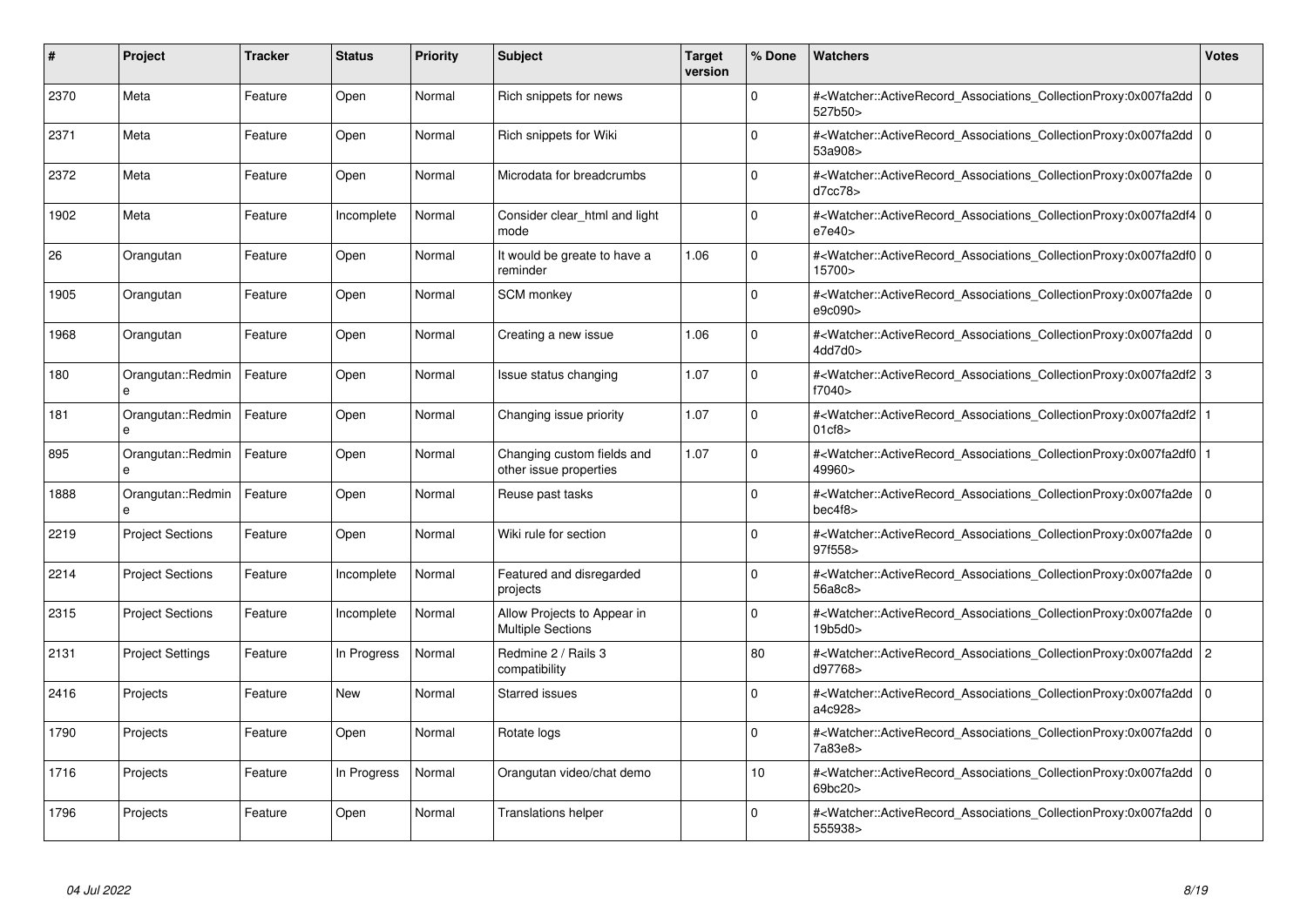| #    | Project                           | <b>Tracker</b> | <b>Status</b> | <b>Priority</b> | <b>Subject</b>                                                                           | <b>Target</b><br>version | % Done   | <b>Watchers</b>                                                                                                                                          | Votes       |
|------|-----------------------------------|----------------|---------------|-----------------|------------------------------------------------------------------------------------------|--------------------------|----------|----------------------------------------------------------------------------------------------------------------------------------------------------------|-------------|
| 1829 | Projects                          | Feature        | Open          | Normal          | A project generator from<br>templates                                                    |                          | $\Omega$ | # <watcher::activerecord associations="" collectionproxy:0x007fa2dd<br="">3da8d8</watcher::activerecord>                                                 | $\mathbf 0$ |
| 2157 | Projects                          | Feature        | Open          | Normal          | Short activity messages                                                                  |                          | $\Omega$ | # <watcher::activerecord_associations_collectionproxy:0x007fa2dd<br>28af28&gt;</watcher::activerecord_associations_collectionproxy:0x007fa2dd<br>        | l O         |
| 1987 | Projects                          | Feature        | Incomplete    | Normal          | Attachment resize                                                                        |                          | $\Omega$ | # <watcher::activerecord_associations_collectionproxy:0x007fa2dd<br>1a5ea0&gt;</watcher::activerecord_associations_collectionproxy:0x007fa2dd<br>        | l o         |
| 2179 | Projects                          | Feature        | Incomplete    | Normal          | Pingbacks and trackbacks                                                                 |                          | $\Omega$ | # <watcher::activerecord_associations_collectionproxy:0x007fa2dd 0<br=""  ="">0b5d88&gt;</watcher::activerecord_associations_collectionproxy:0x007fa2dd> |             |
| 1725 | Red-Andy                          | Feature        | Deferred      | Normal          | Stick footer to the bottom of a<br>page                                                  |                          | 50       | # <watcher::activerecord associations="" collectionproxy:0x007fa2dc<br="">e9bb38&gt;</watcher::activerecord>                                             |             |
| 2373 | Red-Andy                          | Feature        | Open          | Normal          | Replacement for Georgia?                                                                 |                          | $\Omega$ | # <watcher::activerecord associations="" collectionproxy:0x007fa2dc<br="">c9fb90&gt;</watcher::activerecord>                                             | $\Omega$    |
| 1915 | Red-Andy                          | Feature        | Incomplete    | Normal          | TOC items box should move as<br>we click on the item                                     |                          | $\Omega$ | # <watcher::activerecord 0<br="" associations="" collectionproxy:0x0055ce9c=""  ="">04f0b8&gt;</watcher::activerecord>                                   |             |
| 2246 | <b>RedPress</b>                   | Feature        | Open          | Normal          | Wiki syntax for blog posts                                                               |                          | $\Omega$ | # <watcher::activerecord_associations_collectionproxy:0x0055ce9b 0<br=""  ="">e1ed70</watcher::activerecord_associations_collectionproxy:0x0055ce9b>     |             |
| 2248 | <b>RedPress</b>                   | Feature        | Open          | Normal          | Latest blog posts in Redmine                                                             |                          | $\Omega$ | # <watcher::activerecord_associations_collectionproxy:0x0055ce9b 0<br=""  ="">c31850&gt;</watcher::activerecord_associations_collectionproxy:0x0055ce9b> |             |
| 2389 | <b>SCM Creator</b><br>$(+Github)$ | Feature        | New           | Normal          | Reporter, non members and<br>anonymous have too much<br>access by default                |                          | $\Omega$ | # <watcher::activerecord_associations_collectionproxy:0x0055ce98 0<br=""  ="">bde6a8</watcher::activerecord_associations_collectionproxy:0x0055ce98>     |             |
| 1858 | <b>SCM Creator</b><br>(+Github)   | Feature        | Open          | Normal          | New Wiki/Textile macro                                                                   |                          | $\Omega$ | # <watcher::activerecord_associations_collectionproxy:0x0055ce98 0<br=""  ="">a68eb8&gt;</watcher::activerecord_associations_collectionproxy:0x0055ce98> |             |
| 2053 | <b>SCM Creator</b><br>(+Github)   | Feature        | Open          | Normal          | Set repository path according to<br>identifier when using multiple<br>repositories       |                          | $\Omega$ | # <watcher::activerecord_associations_collectionproxy:0x0055ce98  <br="">639f90&gt;</watcher::activerecord_associations_collectionproxy:0x0055ce98>      |             |
| 2075 | <b>SCM Creator</b><br>$(+Github)$ | Feature        | Open          | Normal          | Make an option to fully<br>automate repository creation<br>without editing the URL field |                          | $\Omega$ | # <watcher::activerecord_associations_collectionproxy:0x0055ce99 2<br="">2c4378&gt;</watcher::activerecord_associations_collectionproxy:0x0055ce99>      |             |
| 2105 | <b>SCM Creator</b><br>(+Github)   | Feature        | Open          | Normal          | Integrate with existing scm<br>system                                                    |                          | $\Omega$ | # <watcher::activerecord_associations_collectionproxy:0x0055ce99 0<br="">0117e8&gt;</watcher::activerecord_associations_collectionproxy:0x0055ce99>      |             |
| 2291 | <b>SCM Creator</b><br>(+Github)   | Feature        | Open          | Normal          | Creator interface needs to be<br>simplified                                              |                          | $\Omega$ | # <watcher::activerecord_associations_collectionproxy:0x0055ce98 0<br=""  ="">b73178&gt;</watcher::activerecord_associations_collectionproxy:0x0055ce98> |             |
| 1793 | <b>SCM Creator</b><br>(+Github)   | Feature        | Incomplete    | Normal          | Allow the creation of non-local<br>repositories                                          |                          | $\Omega$ | # <watcher::activerecord_associations_collectionproxy:0x0055ce98 2<br="">928aa8&gt;</watcher::activerecord_associations_collectionproxy:0x0055ce98>      |             |
| 2201 | <b>SCM Creator</b><br>(+Github)   | Feature        | Incomplete    | Normal          | Add feature auto create struct<br>directory for svn                                      |                          | 0        | # <watcher::activerecord_associations_collectionproxy:0x0055ce98<br>699490&gt;</watcher::activerecord_associations_collectionproxy:0x0055ce98<br>        |             |
| 2286 | <b>SCM Creator</b><br>$(+Github)$ | Feature        | Incomplete    | Normal          | Add configuration option for<br>default encoding                                         |                          | $\Omega$ | # <watcher::activerecord 0<br="" associations="" collectionproxy:0x0055ce98=""  ="">587070&gt;</watcher::activerecord>                                   |             |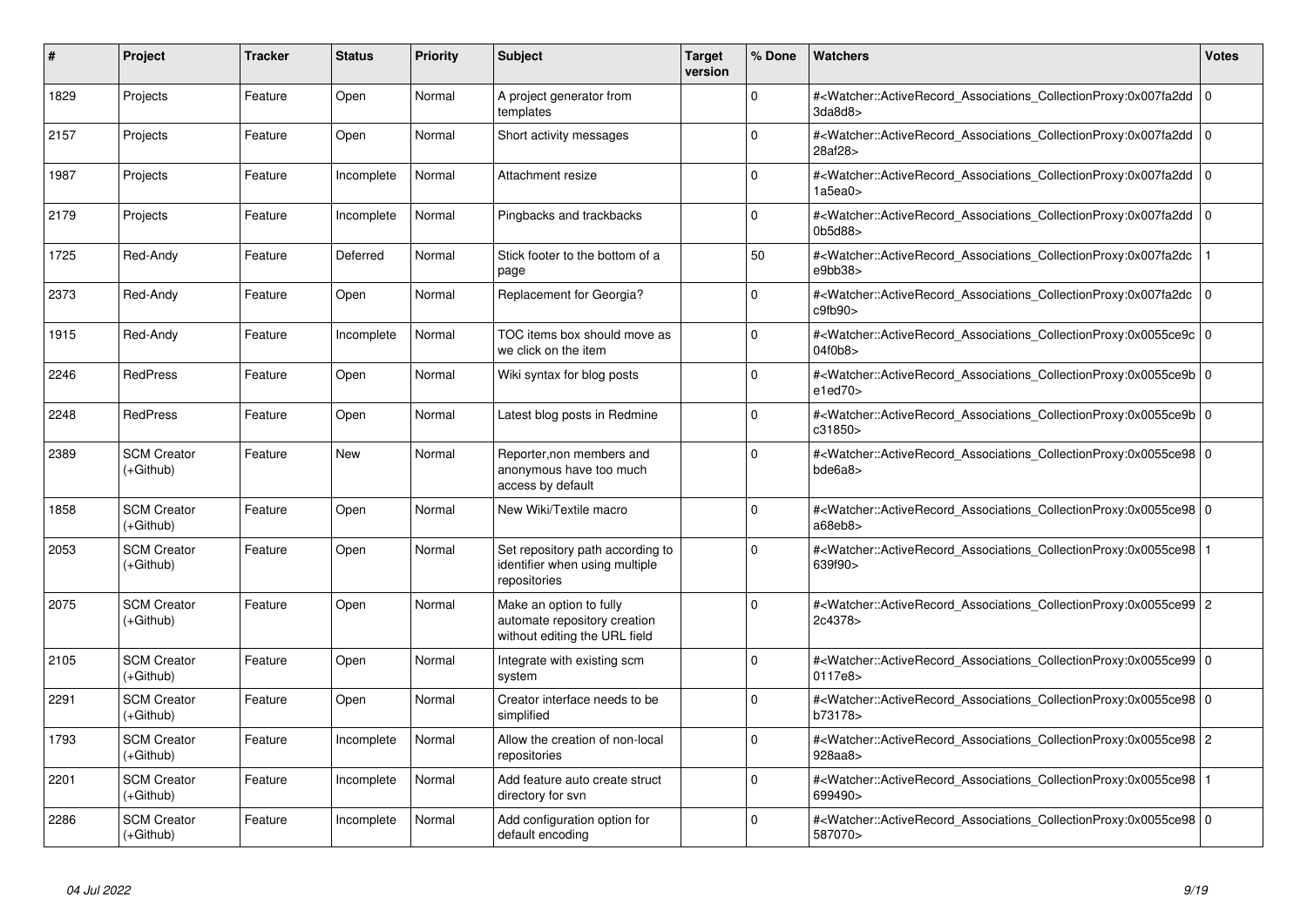| #    | Project                         | <b>Tracker</b> | <b>Status</b> | <b>Priority</b> | <b>Subject</b>                                       | <b>Target</b><br>version | % Done      | <b>Watchers</b>                                                                                                                                           | <b>Votes</b>   |
|------|---------------------------------|----------------|---------------|-----------------|------------------------------------------------------|--------------------------|-------------|-----------------------------------------------------------------------------------------------------------------------------------------------------------|----------------|
| 2287 | <b>SCM Creator</b><br>(+Github) | Feature        | Incomplete    | Normal          | Allow to customize naming<br>policy for repositories |                          | $\Omega$    | # <watcher::activerecord_associations_collectionproxy:0x0055ce97 0<br=""  ="">7cf090&gt;</watcher::activerecord_associations_collectionproxy:0x0055ce97>  |                |
| 1695 | Sidebar Content                 | Feature        | Open          | Normal          | Multiple contents                                    | 0.2.0                    | $\Omega$    | # <watcher::activerecord 0<br="" associations="" collectionproxy:0x007fa2d9=""  ="">590d70&gt;</watcher::activerecord>                                    |                |
| 1771 | Sidebar Content                 | Feature        | Open          | Normal          | Global contents                                      | 0.2.0                    | $\mathbf 0$ | # <watcher::activerecord_associations_collectionproxy:0x007fa2da<br>88e738&gt;</watcher::activerecord_associations_collectionproxy:0x007fa2da<br>         | $\mathbf 0$    |
| 2109 | Sidebar Content                 | Feature        | Open          | Normal          | Sidebar for global pages, which<br>do not have one   | 0.2.0                    | $\Omega$    | # <watcher::activerecord_associations_collectionproxy:0x007fa2d9 0<br=""  ="">ec84b0</watcher::activerecord_associations_collectionproxy:0x007fa2d9>      |                |
| 2407 | Sidebar Content                 | Feature        | Open          | Normal          | Improve support of Wiki page<br>on sidebar           | 0.2.0                    | $\Omega$    | # <watcher::activerecord associations="" collectionproxy:0x007fa2d8<br="">01f108&gt;</watcher::activerecord>                                              | $\mathbf 0$    |
| 1981 | Subscription                    | Feature        | Open          | Normal          | Site-wide notifications                              |                          | $\mathbf 0$ | # <watcher::activerecord_associations_collectionproxy:0x007fa2dfe 1<br=""  ="">7e4b8&gt;</watcher::activerecord_associations_collectionproxy:0x007fa2dfe> |                |
| 1977 | WikiNG                          | Feature        | Open          | Normal          | Conditional macro for users &<br>groups              |                          | $\Omega$    | # <watcher::activerecord_associations_collectionproxy:0x007fa2d8<br>4c6fa8&gt;</watcher::activerecord_associations_collectionproxy:0x007fa2d8<br>         | $\overline{2}$ |
| 2085 | WikiNG                          | Feature        | Open          | Normal          | Twitter status                                       |                          | $\Omega$    | # <watcher::activerecord 0<br="" associations="" collectionproxy:0x007fa2dfe="">818c0&gt;</watcher::activerecord>                                         |                |
| 2437 | <b>WikiNG</b>                   | Feature        | Open          | Normal          | Ultra-HD-ready graphics                              |                          | $\Omega$    | # <watcher::activerecord_associations_collectionproxy:0x007fa2d8<br>dca050&gt;</watcher::activerecord_associations_collectionproxy:0x007fa2d8<br>         | l 0            |
| 2438 | <b>WikiNG</b>                   | Feature        | Open          | Normal          | Screen text                                          | 1.1.1                    | $\Omega$    | # <watcher::activerecord_associations_collectionproxy:0x007fa2d9 0<br=""  ="">05e050&gt;</watcher::activerecord_associations_collectionproxy:0x007fa2d9>  |                |
| 2079 | WikiNG                          | Feature        | Incomplete    | Normal          | Message to everyone in a<br>project                  |                          | $\Omega$    | # <watcher::activerecord associations="" collectionproxy:0x007fa2da<br="">ad0d20</watcher::activerecord>                                                  | l O            |
| 2224 | WikiNG                          | Feature        | Incomplete    | Normal          | Option to disable glyphs?                            |                          | $\Omega$    | # <watcher::activerecord_associations_collectionproxy:0x007fa2da 0<br=""  ="">c0afb0&gt;</watcher::activerecord_associations_collectionproxy:0x007fa2da>  |                |
| 2392 | WikiNG                          | Feature        | Incomplete    | Normal          | <b>Hierarcial Numbered headers</b>                   |                          | $\Omega$    | # <watcher::activerecord_associations_collectionproxy:0x007fa2d8<br>0d4ad0</watcher::activerecord_associations_collectionproxy:0x007fa2d8<br>             | l 0            |
| 2423 | WikiNG                          | Feature        | Incomplete    | Normal          | markdown support?                                    |                          | $\mathbf 0$ | # <watcher::activerecord associations="" collectionproxy:0x007fa2d9<br="">7437a8&gt;</watcher::activerecord>                                              | $\Omega$       |
| 936  | Orangutan                       | Improvement    | In Progress   | Normal          | Documentation                                        |                          | 30          | # <watcher::activerecord_associations_collectionproxy:0x007fa2d9<br>781698&gt;</watcher::activerecord_associations_collectionproxy:0x007fa2d9<br>         | l 0            |
| 918  | Orangutan                       | Improvement    | Open          | Normal          | Profiler/optimization                                | 1.07                     | $\Omega$    | # <watcher::activerecord_associations_collectionproxy:0x007fa2de<br>da5830&gt;</watcher::activerecord_associations_collectionproxy:0x007fa2de<br>         | 0              |
| 1298 | Orangutan                       | Improvement    | Open          | Normal          | Context help for some<br>Orangutan messages          |                          | $\Omega$    | # <watcher::activerecord 0<br="" associations="" collectionproxy:0x007fa2d9=""  ="">44a560&gt;</watcher::activerecord>                                    |                |
| 1586 | Orangutan                       | Improvement    | Open          | Normal          | Installation command line helper                     | 1.08                     | $\Omega$    | # <watcher::activerecord associations="" collectionproxy:0x007fa2d8<br="">11da50&gt;</watcher::activerecord>                                              | l 0            |
| 1620 | Orangutan                       | Improvement    | Open          | Normal          | Fix foreign handlers API                             | 2.00                     | $\Omega$    | # <watcher::activerecord_associations_collectionproxy:0x007fa2d9 0<br=""  ="">858328&gt;</watcher::activerecord_associations_collectionproxy:0x007fa2d9>  |                |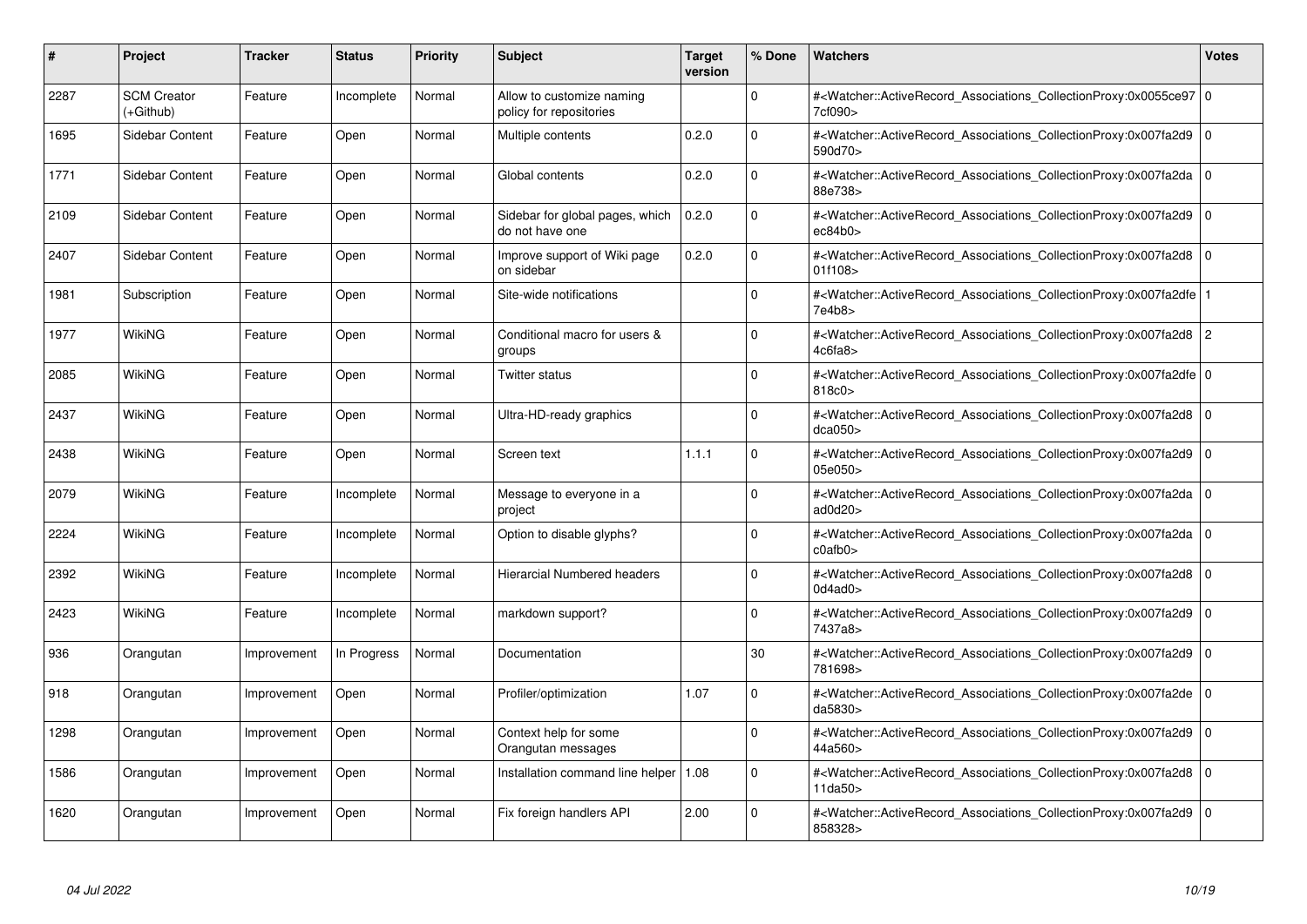| #    | Project                 | <b>Tracker</b> | <b>Status</b> | <b>Priority</b> | <b>Subject</b>                                                        | <b>Target</b><br>version | % Done      | Watchers                                                                                                                                                            | <b>Votes</b>   |
|------|-------------------------|----------------|---------------|-----------------|-----------------------------------------------------------------------|--------------------------|-------------|---------------------------------------------------------------------------------------------------------------------------------------------------------------------|----------------|
| 1682 | Orangutan               | Improvement    | Open          | Normal          | Take into account if time<br>tracking module is enabled               | 1.06                     | $\Omega$    | # <watcher::activerecord_associations_collectionproxy:0x007fa2d8 0<br=""  ="">ec5388&gt;</watcher::activerecord_associations_collectionproxy:0x007fa2d8>            |                |
| 1988 | Orangutan               | Improvement    | Incomplete    | Normal          | Multithreading                                                        |                          | 0           | # <watcher::activerecord_associations_collectionproxy:0x007fa2d8 0<br=""  ="">44ccd0</watcher::activerecord_associations_collectionproxy:0x007fa2d8>                |                |
| 512  | Orangutan::Redmin<br>e  | Improvement    | In Progress   | Normal          | Detect lunch time when<br>suggesting tasks                            | 1.07                     | 50          | # <watcher::activerecord_associations_collectionproxy:0x007fa2da 3<br="">3fb540&gt;</watcher::activerecord_associations_collectionproxy:0x007fa2da>                 |                |
| 1466 | Orangutan::Redmin<br>e  | Improvement    | Open          | Normal          | Hyperlinks in notifications                                           |                          | $\Omega$    | # <watcher::activerecord_associations_collectionproxy:0x007fa2d8 0<br=""  ="">dcf690</watcher::activerecord_associations_collectionproxy:0x007fa2d8>                |                |
| 1597 | Orangutan::Redmin<br>e  | Improvement    | Open          | Normal          | Support Redmine 1.1.0 "No<br>events"                                  | 1.08                     | $\Omega$    | # <watcher::activerecord_associations_collectionproxy:0x007fa2d9<br>542260&gt;</watcher::activerecord_associations_collectionproxy:0x007fa2d9<br>                   | $\overline{0}$ |
| 1604 | Orangutan::Redmin       | Improvement    | Open          | Normal          | Notify also about other<br>important events on subscribed<br>projects | 1.06                     | $\Omega$    | # <watcher::activerecord_associations_collectionproxy:0x007fa2da 0<br=""  ="">814d20&gt;</watcher::activerecord_associations_collectionproxy:0x007fa2da>            |                |
| 1609 | Orangutan::Redmin       | Improvement    | Open          | Normal          | Use text similarity score when<br>suggesting renaming or<br>replacing | 1.07                     | $\Omega$    | # <watcher::activerecord_associations_collectionproxy:0x007fa2d8 0<br=""  ="">a65590&gt;</watcher::activerecord_associations_collectionproxy:0x007fa2d8>            |                |
| 1678 | Orangutan::Redmin       | Improvement    | Open          | Normal          | Suggest changing issue when<br>default issue is closed                | 1.07                     | $\Omega$    | # <watcher::activerecord_associations_collectionproxy:0x007fa2d8 0<br=""  ="">1fcf98</watcher::activerecord_associations_collectionproxy:0x007fa2d8>                |                |
| 1622 | Orangutan::Redmin       | Improvement    | Incomplete    | Normal          | Support rest_hours column                                             |                          | $\Omega$    | # <watcher::activerecord_associations_collectionproxy:0x007fa2d9 0<br="">4a6f68&gt;</watcher::activerecord_associations_collectionproxy:0x007fa2d9>                 |                |
| 2401 | <b>Project Sections</b> | Improvement    | Open          | Normal          | Section support for Extended<br>Fields                                |                          | $\Omega$    | # <watcher::activerecord_associations_collectionproxy:0x007fa2d8 0<br="">5912f8&gt;</watcher::activerecord_associations_collectionproxy:0x007fa2d8>                 |                |
| 1891 | Projects                | Improvement    | Open          | Normal          | Add BASH & Perl CodeRay<br>scanners                                   |                          | $\Omega$    | # <watcher::activerecord_associations_collectionproxy:0x007fa2d8 0<br=""  ="">bb5f80</watcher::activerecord_associations_collectionproxy:0x007fa2d8>                |                |
| 2431 | Projects                | Improvement    | New           | Normal          | Fix location of known hosts for<br>www-data                           |                          | $\Omega$    | # <watcher::activerecord_associations_collectionproxy:0x007fa2da 0<br=""  ="">b620b8&gt;</watcher::activerecord_associations_collectionproxy:0x007fa2da>            |                |
| 1969 | Projects                | Improvement    | Open          | Normal          | Vote plugin                                                           |                          | 0           | # <watcher::activerecord_associations_collectionproxy:0x007fa2d8 0<br=""  ="">10ebe0<sub>&gt;</sub></watcher::activerecord_associations_collectionproxy:0x007fa2d8> |                |
| 2247 | RedPress                | Improvement    | Open          | Normal          | Redirect back after logout                                            |                          | $\Omega$    | # <watcher::activerecord_associations_collectionproxy:0x007fa2d8 0<br=""  ="">6c41c0</watcher::activerecord_associations_collectionproxy:0x007fa2d8>                |                |
| 2243 | RedWord                 | Improvement    | New           | Normal          | Show unapproved comments<br>for admins                                |                          | $\Omega$    | # <watcher::activerecord_associations_collectionproxy:0x007fa2d9 0<br=""  ="">868098&gt;</watcher::activerecord_associations_collectionproxy:0x007fa2d9>            |                |
| 2245 | RedWord                 | Improvement    | Open          | Normal          | Hellip in project titles                                              |                          | 0           | # <watcher::activerecord_associations_collectionproxy:0x007fa2d9 0<br=""  ="">ad4318&gt;</watcher::activerecord_associations_collectionproxy:0x007fa2d9>            |                |
| 2160 | WikiNG                  | Improvement    | Incomplete    | Normal          | Rename {{version}} to {{hidden}}                                      |                          | $\mathbf 0$ | # <watcher::activerecord_associations_collectionproxy:0x007fa2d9 0<br="">c562b8&gt;</watcher::activerecord_associations_collectionproxy:0x007fa2d9>                 |                |
| 2244 | WordMine                | Improvement    | Incomplete    | Normal          | Import the project on blog index<br>open                              |                          | $\Omega$    | # <watcher::activerecord 0<br="" associations="" collectionproxy:0x007fa2da="">2f3328&gt;</watcher::activerecord>                                                   |                |
| 1562 | Orangutan               | Enhancement    | Open          | Normal          | Localisation                                                          | 2.00                     | $\mathbf 0$ | # <watcher::activerecord_associations_collectionproxy:0x007fa2d8 0<br=""  ="">2e2f98&gt;</watcher::activerecord_associations_collectionproxy:0x007fa2d8>            |                |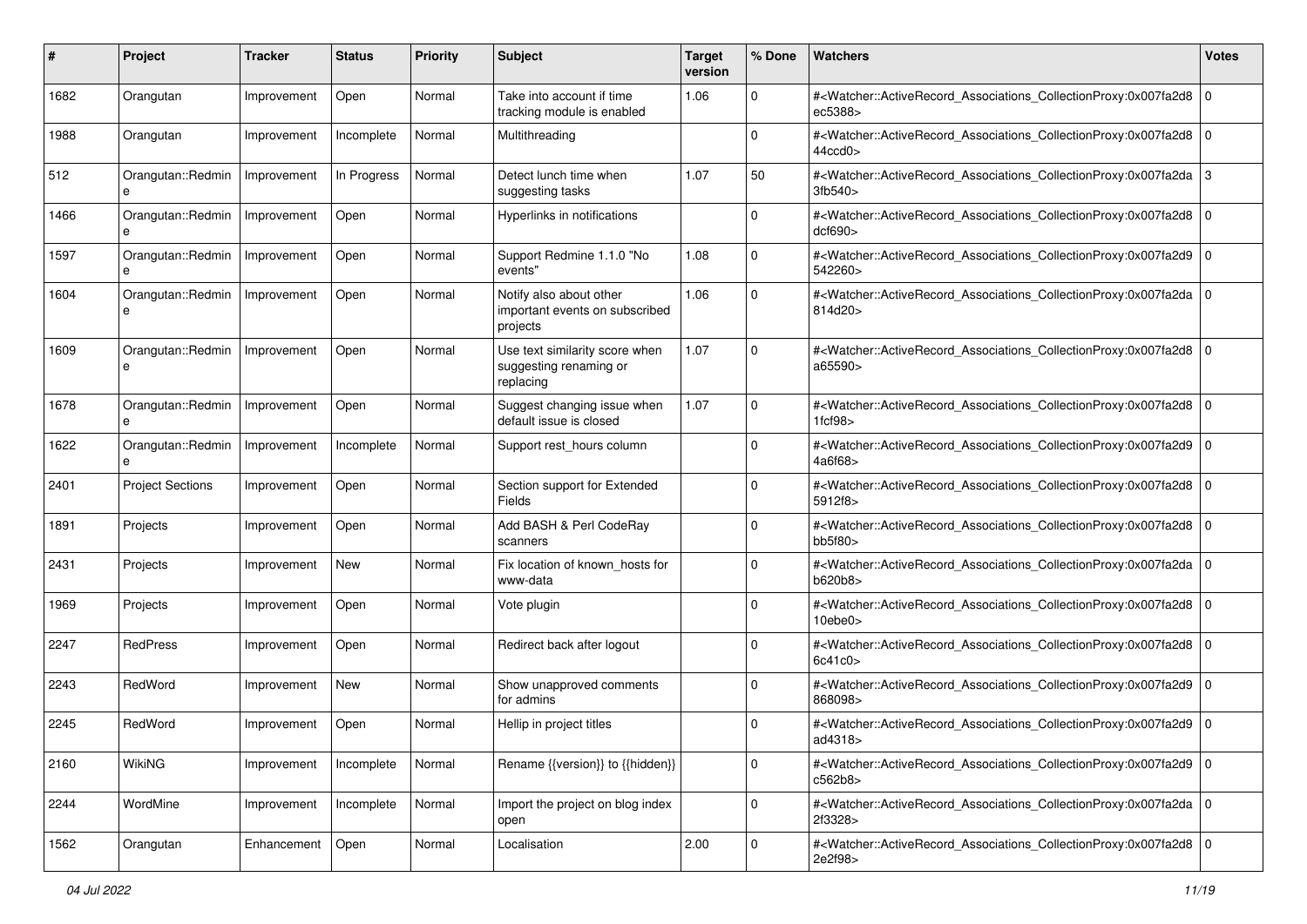| #    | Project                | <b>Tracker</b> | <b>Status</b> | <b>Priority</b> | <b>Subject</b>                                                       | <b>Target</b><br>version | % Done       | <b>Watchers</b>                                                                                                                                           | Votes       |
|------|------------------------|----------------|---------------|-----------------|----------------------------------------------------------------------|--------------------------|--------------|-----------------------------------------------------------------------------------------------------------------------------------------------------------|-------------|
| 1624 | Orangutan              | Enhancement    | Open          | Normal          | ChiliProject support                                                 |                          | $\Omega$     | # <watcher::activerecord_associations_collectionproxy:0x007fa2d9<br>32a4c8&gt;</watcher::activerecord_associations_collectionproxy:0x007fa2d9<br>         | $\mathbf 0$ |
| 1601 | Orangutan              | Enhancement    | Incomplete    | Normal          | Configuring contexts weights                                         | 2.00                     | $\Omega$     | # <watcher::activerecord_associations_collectionproxy:0x007fa2d8<br>082960&gt;</watcher::activerecord_associations_collectionproxy:0x007fa2d8<br>         | $\Omega$    |
| 864  | Orangutan::Redmin<br>e | Enhancement    | Open          | Normal          | Custom issues list format                                            | 1.07                     | 0            | # <watcher::activerecord_associations_collectionproxy:0x007fa2d9<br>7eaad0&gt;</watcher::activerecord_associations_collectionproxy:0x007fa2d9<br>         | l o         |
| 1040 | Orangutan::Redmin      | Enhancement    | Open          | Normal          | Support all Redmine notification<br>types                            | 1.06                     | $\Omega$     | # <watcher::activerecord_associations_collectionproxy:0x007fa2d9f 0<br=""  ="">808a8&gt;</watcher::activerecord_associations_collectionproxy:0x007fa2d9f> |             |
| 1616 | Orangutan::Redmin<br>e | Enhancement    | Open          | Normal          | Redmine notification for<br>changes made in Orangutan                | 1.08                     | $\Omega$     | # <watcher::activerecord associations="" collectionproxy:0x007fa2d8f<br="">36600&gt;</watcher::activerecord>                                              |             |
| 2080 | Projects               | Enhancement    | <b>New</b>    | Normal          | Turkish translation                                                  |                          | 0            | # <watcher::activerecord_associations_collectionproxy:0x007fa2d9<br>4114e0&gt;</watcher::activerecord_associations_collectionproxy:0x007fa2d9<br>         | l o         |
| 2088 | WikiNG                 | Enhancement    | Open          | Normal          | Add WikiNG buttons<br>everywhere to the editing<br>toolbar           |                          | O            | # <watcher::activerecord_associations_collectionproxy:0x007fa2da<br>0e66c0&gt;</watcher::activerecord_associations_collectionproxy:0x007fa2da<br>         |             |
| 1994 | WikiNG                 | Enhancement    | Incomplete    | Normal          | Inline warnings, tips etc                                            |                          | <sup>0</sup> | # <watcher::activerecord associations="" collectionproxy:0x007fa2d9<br="">49f538&gt;</watcher::activerecord>                                              | l o         |
| 2391 | <b>Contact Form</b>    | Support        | In Progress   | Normal          | Redmine 3.1 support?                                                 | 0.1.2                    | 50           | # <watcher::activerecord 0<br="" associations="" collectionproxy:0x007fa2dfe=""  ="">34070&gt;</watcher::activerecord>                                    |             |
| 1828 | <b>Contact Form</b>    | Support        | Deferred      | Normal          | Incorrect from/reply to address<br>used in sent email                |                          | 40           | # <watcher::activerecord_associations_collectionproxy:0x007fa2da<br>325148&gt;</watcher::activerecord_associations_collectionproxy:0x007fa2da<br>         | $\Omega$    |
| 2107 | <b>Extended Fields</b> | Support        | Open          | Normal          | WiKi formatting support to<br>custom field                           |                          | $\Omega$     | # <watcher::activerecord_associations_collectionproxy:0x007fa2d8<br>0a5b18</watcher::activerecord_associations_collectionproxy:0x007fa2d8<br>             | $\mathbf 0$ |
| 2196 | <b>Extended Fields</b> | Support        | Open          | Normal          | Default values for "Wiki text"<br>custom fields not being applied    |                          | $\Omega$     | # <watcher::activerecord 0<br="" associations="" collectionproxy:0x007fa2dfe=""  ="">ed700&gt;</watcher::activerecord>                                    |             |
| 2344 | <b>Extended Fields</b> | Support        | Open          | Normal          | Installation failure: uninitialized<br>constant ExtendedFieldsHelper |                          | 10           | # <watcher::activerecord associations="" collectionproxy:0x007fa2d9<br="">e2eba8&gt;</watcher::activerecord>                                              | $\mathbf 0$ |
| 2317 | Hooks Manager          | Support        | <b>New</b>    | Normal          | Change Assignee on custom<br>field selection                         |                          | $\Omega$     | # <watcher::activerecord_associations_collectionproxy:0x007fa2de<br>d4e8a0</watcher::activerecord_associations_collectionproxy:0x007fa2de<br>             | $\Omega$    |
| 2273 | Hooks Manager          | Support        | In Progress   | Normal          | Hook is invalid                                                      |                          | $\Omega$     | # <watcher::activerecord 0<br="" associations="" collectionproxy:0x007fa2def=""  ="">58f60&gt;</watcher::activerecord>                                    |             |
| 2304 | Meta                   | Support        | Open          | Normal          | Ask Redmine guys to add hooks<br>to the core                         |                          | 0            | # <watcher::activerecord associations="" collectionproxy:0x007fa2de<br="">e27588&gt;</watcher::activerecord>                                              | $\mathbf 0$ |
| 2399 | Projects               | Support        | New           | Normal          | ChiliProject cleanup                                                 |                          | $\Omega$     | # <watcher::activerecord_associations_collectionproxy:0x007fa2de  <br="">e6ca98</watcher::activerecord_associations_collectionproxy:0x007fa2de>           | l O         |
| 2400 | Projects               | Support        | <b>New</b>    | Normal          | Redmine < 3.x clean up                                               |                          | $\Omega$     | # <watcher::activerecord_associations_collectionproxy:0x007fa2df3 0<br=""  ="">c2678&gt;</watcher::activerecord_associations_collectionproxy:0x007fa2df3> |             |
| 1853 | Projects               | Support        | Open          | Normal          | Customizer                                                           |                          | $\Omega$     | # <watcher::activerecord 0<br="" associations="" collectionproxy:0x007fa2def=""  ="">b44f0&gt;</watcher::activerecord>                                    |             |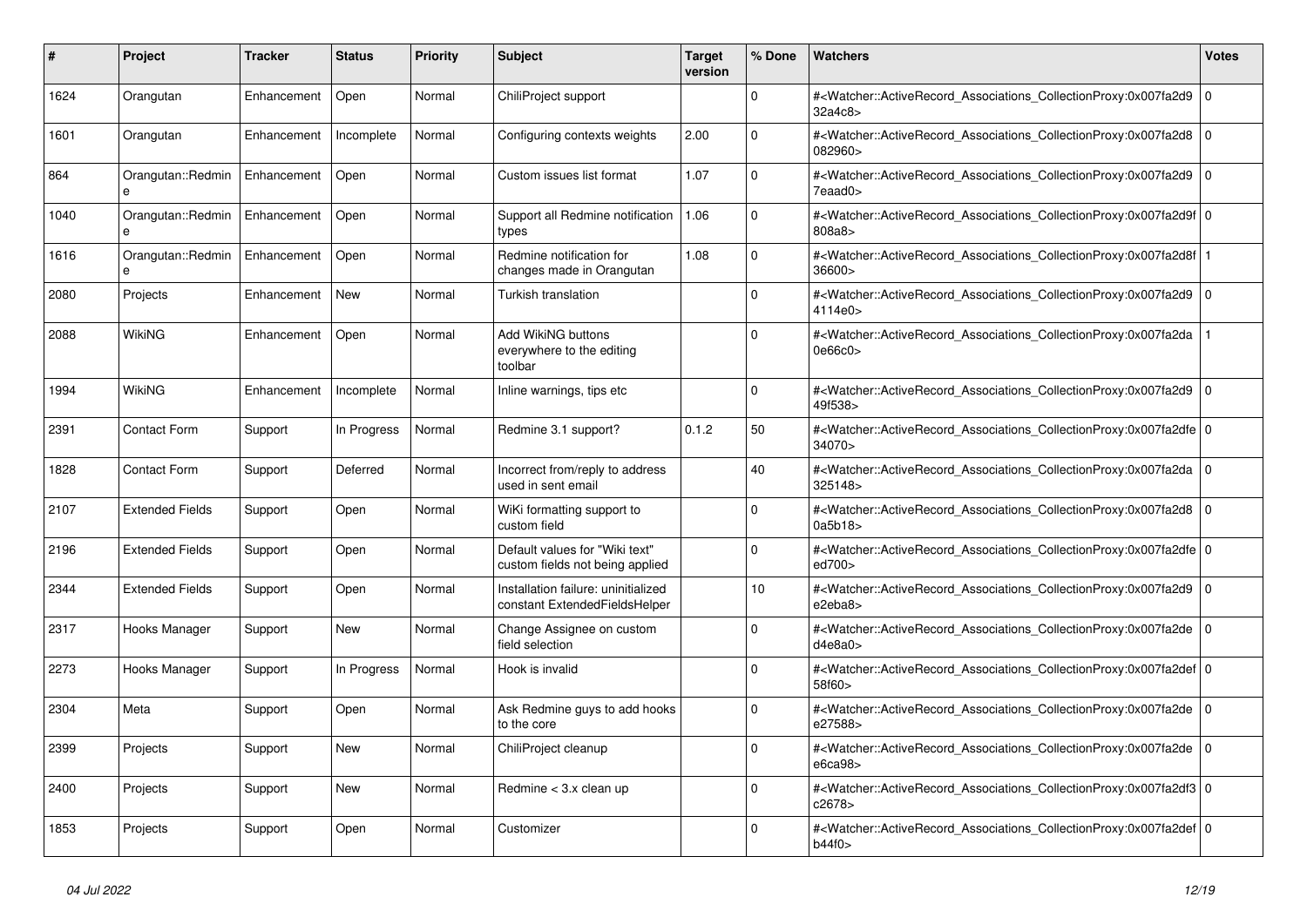| #    | Project                           | <b>Tracker</b> | <b>Status</b>         | <b>Priority</b> | <b>Subject</b>                                                                                                           | <b>Target</b><br>version | % Done      | Watchers                                                                                                                                                  | <b>Votes</b> |
|------|-----------------------------------|----------------|-----------------------|-----------------|--------------------------------------------------------------------------------------------------------------------------|--------------------------|-------------|-----------------------------------------------------------------------------------------------------------------------------------------------------------|--------------|
| 2439 | Red-Andy                          | Support        | In Progress           | Normal          | Text color in add menu $(+)$ is<br>too dark                                                                              | 1.10                     | 90          | # <watcher::activerecord_associations_collectionproxy:0x007fa2de 0<br=""  ="">e2f9e0&gt;</watcher::activerecord_associations_collectionproxy:0x007fa2de>  |              |
| 2298 | RedWord                           | Support        | In Progress           | Normal          | Theme review by WordPress<br>reviewers                                                                                   |                          | 10          | # <watcher::activerecord_associations_collectionproxy:0x007fa2dd 0<br=""  ="">370be0&gt;</watcher::activerecord_associations_collectionproxy:0x007fa2dd>  |              |
| 2184 | Role Shift                        | Support        | Incomplete            | Normal          | Issue visibility                                                                                                         |                          | $\Omega$    | # <watcher::activerecord 0<br="" associations="" collectionproxy:0x007fa2df2="">a0948&gt;</watcher::activerecord>                                         |              |
| 1878 | <b>SCM Creator</b><br>$(+Github)$ | Support        | Deferred              | Normal          | Don't create bare GIt repository                                                                                         |                          | 0           | # <watcher::activerecord_associations_collectionproxy:0x007fa2df1 0<br=""  ="">93c58&gt;</watcher::activerecord_associations_collectionproxy:0x007fa2df1> |              |
| 2111 | <b>SCM Creator</b><br>$(+Github)$ | Support        | Open                  | Normal          | "Adding local repositories was<br>denied by the administrator"<br>message given when creating<br>SVN or Git repositories |                          | $\Omega$    | # <watcher::activerecord_associations_collectionproxy:0x007fa2de 0<br=""  ="">ce76c8&gt;</watcher::activerecord_associations_collectionproxy:0x007fa2de>  |              |
| 2377 | <b>WikiNG</b>                     | Support        | New                   | Normal          | Custom macros work, but icon<br>macros do not                                                                            |                          | 0           | # <watcher::activerecord 0<br="" associations="" collectionproxy:0x007fa2de=""  ="">afbad0&gt;</watcher::activerecord>                                    |              |
| 2250 | <b>WikiNG</b>                     | Support        | Open                  | Normal          | Textilizable fix in Redmine                                                                                              |                          | $\Omega$    | # <watcher::activerecord_associations_collectionproxy:0x007fa2de 0<br=""  ="">6f8500&gt;</watcher::activerecord_associations_collectionproxy:0x007fa2de>  |              |
| 2435 | WikiNG                            | Support        | Open                  | Normal          | Update Red-Andy styles                                                                                                   |                          | $\Omega$    | # <watcher::activerecord_associations_collectionproxy:0x007fa2de<br>361400&gt;</watcher::activerecord_associations_collectionproxy:0x007fa2de<br>         | 0            |
| 2285 | WordMine                          | Support        | In Progress           | Normal          | Can't get this to work                                                                                                   |                          | $\Omega$    | # <watcher::activerecord_associations_collectionproxy:0x007fa2ddf 0<br="">912d0</watcher::activerecord_associations_collectionproxy:0x007fa2ddf>          |              |
| 2257 | Download Button                   | Patch          | New                   | Normal          | Support for multiple downloads                                                                                           |                          | $\mathbf 0$ | # <watcher::activerecord_associations_collectionproxy:0x007fa2dd 0<br=""  ="">bfd4e8</watcher::activerecord_associations_collectionproxy:0x007fa2dd>      |              |
| 2328 | <b>Extended Fields</b>            | Patch          | Under<br>Verification | Normal          | Make the Project type custom<br>fields sortable in issue lists                                                           | 0.2.4                    | $\Omega$    | # <watcher::activerecord_associations_collectionproxy:0x007fa2dd 0<br=""  ="">9ce280&gt;</watcher::activerecord_associations_collectionproxy:0x007fa2dd>  |              |
| 2024 | OpenID Fix                        | Patch          | Under<br>Verification | Normal          | Associate existing accounts by<br>email                                                                                  |                          | $\Omega$    | # <watcher::activerecord_associations_collectionproxy:0x007fa2dd 0<br=""  ="">711880&gt;</watcher::activerecord_associations_collectionproxy:0x007fa2dd>  |              |
| 1985 | <b>Project Alias</b>              | Patch          | Deferred              | Normal          | Redmine.pm for Git supporting<br>project-aliases                                                                         |                          | 0           | # <watcher::activerecord_associations_collectionproxy:0x007fa2dd 0<br="">56c250&gt;</watcher::activerecord_associations_collectionproxy:0x007fa2dd>       |              |
| 2341 | <b>Project Alias</b>              | Patch          | Under<br>Verification | Normal          | Underscore support for<br>Redmine                                                                                        | 0.1.1                    | $\mathbf 0$ | # <watcher::activerecord_associations_collectionproxy:0x007fa2dd 0<br="">3e91f8&gt;</watcher::activerecord_associations_collectionproxy:0x007fa2dd>       |              |
| 2446 | <b>SCM Creator</b><br>$(+Github)$ | Patch          | New                   | Normal          | Supports redmine 3.4                                                                                                     |                          | $\Omega$    | # <watcher::activerecord_associations_collectionproxy:0x007fa2dd 0<br=""  ="">27d328&gt;</watcher::activerecord_associations_collectionproxy:0x007fa2dd>  |              |
| 2278 | <b>SCM Creator</b><br>(+Github)   | Patch          | Deferred              | Normal          | Disable "Save repository" button<br>on new repositories                                                                  |                          | $\Omega$    | # <watcher::activerecord_associations_collectionproxy:0x007fa2dd 0<br=""  ="">17df18&gt;</watcher::activerecord_associations_collectionproxy:0x007fa2dd>  |              |
| 2290 | <b>SCM Creator</b><br>(+Github)   | Patch          | Under<br>Verification | Normal          | Various improvements to plugin $\vert 0.5.1 \rangle$                                                                     |                          | 70          | # <watcher::activerecord_associations_collectionproxy:0x007fa2dcf 0<br=""  ="">bbe00&gt;</watcher::activerecord_associations_collectionproxy:0x007fa2dcf> |              |
| 2363 | Sidebar Content                   | Patch          | Under<br>Verification | Normal          | Sidebar Redmine 3.0.0                                                                                                    | 0.2.0                    | $\mathbf 0$ | # <watcher::activerecord_associations_collectionproxy:0x007fa2dc 0<br="">d934c0&gt;</watcher::activerecord_associations_collectionproxy:0x007fa2dc>       |              |
| 2305 | Author Box                        | Translation    | New                   | Normal          | Change Korean translation file<br>comment                                                                                |                          | $\Omega$    | # <watcher::activerecord_associations_collectionproxy:0x0055ce9c 0<br=""  ="">0d2710&gt;</watcher::activerecord_associations_collectionproxy:0x0055ce9c>  |              |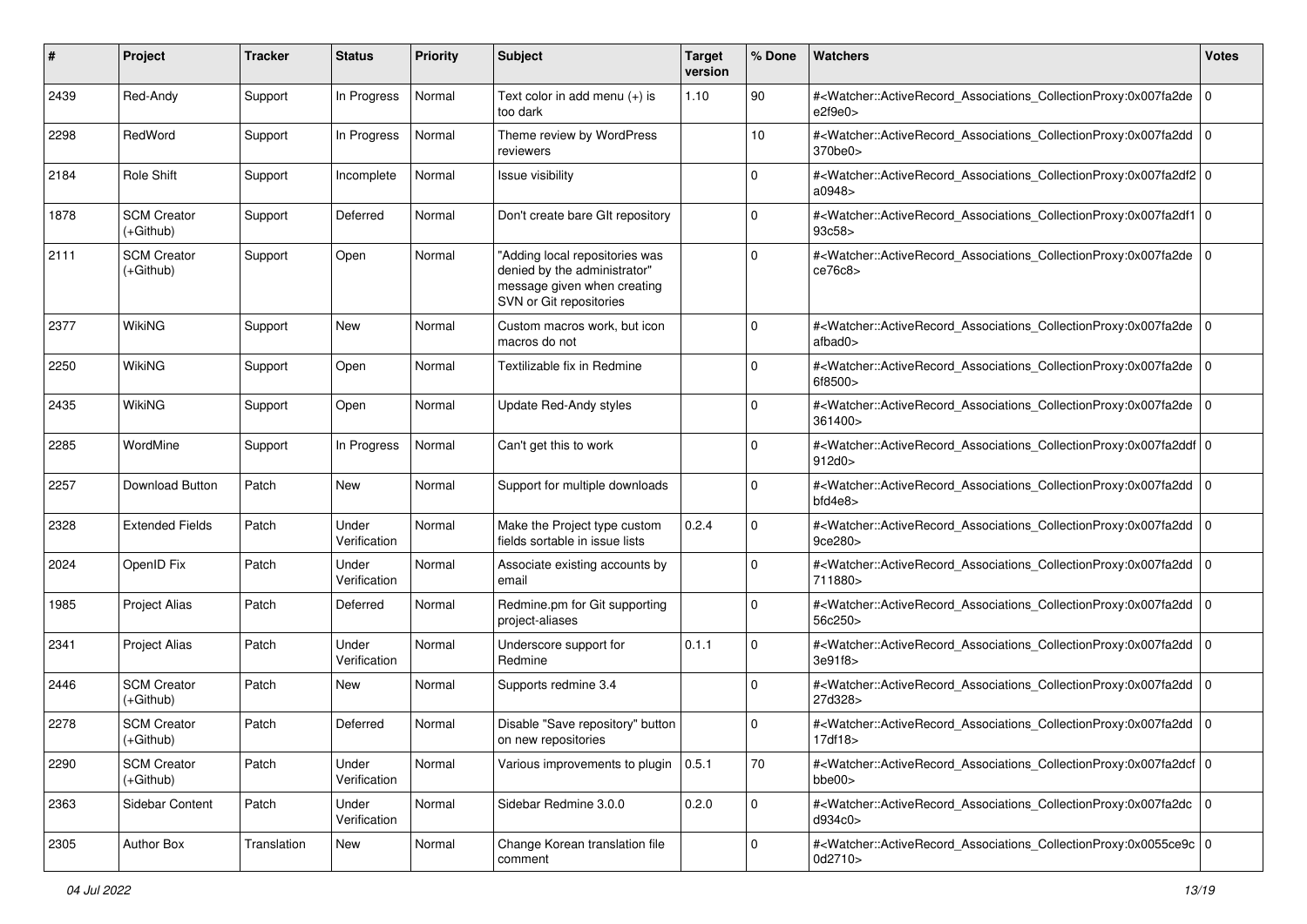| #        | <b>Project</b>         | <b>Tracker</b> | <b>Status</b>         | <b>Priority</b> | <b>Subject</b>                                   | <b>Target</b><br>version | % Done   | <b>Watchers</b>                                                                                                                                          | <b>Votes</b> |
|----------|------------------------|----------------|-----------------------|-----------------|--------------------------------------------------|--------------------------|----------|----------------------------------------------------------------------------------------------------------------------------------------------------------|--------------|
| 2307     | Download Button        | Translation    | Under<br>Verification | Normal          | Change Korean translation file<br>comment        | 0.1.1                    | $\Omega$ | # <watcher::activerecord_associations_collectionproxy:0x0055ce9b 0<br=""  ="">eb1648&gt;</watcher::activerecord_associations_collectionproxy:0x0055ce9b> |              |
| 2308     | <b>Extended Fields</b> | Translation    | New                   | Normal          | Add Korean translation file<br>comment           | 0.2.4                    | $\Omega$ | # <watcher::activerecord 0<br="" associations="" collectionproxy:0x0055ce9b=""  ="">c483e8&gt;</watcher::activerecord>                                   |              |
| 2316     | Hooks Manager          | Translation    | <b>New</b>            | Normal          | French translation                               |                          | $\Omega$ | # <watcher::activerecord_associations_collectionproxy:0x0055ce98 0<br="">bda5f8</watcher::activerecord_associations_collectionproxy:0x0055ce98>          |              |
| 2266     | Hooks Manager          | Translation    | Incomplete            | Normal          | Spanish translation                              |                          | 20       | # <watcher::activerecord_associations_collectionproxy:0x0055ce98 0<br=""  ="">ad6968&gt;</watcher::activerecord_associations_collectionproxy:0x0055ce98> |              |
| 2312     | <b>Like Button</b>     | Translation    | <b>New</b>            | Normal          | Add Korean translation file                      |                          | $\Omega$ | # <watcher::activerecord 0<br="" associations="" collectionproxy:0x0055ce98="">9b8f18</watcher::activerecord>                                            |              |
| 2309     | Meta                   | Translation    | New                   | Normal          | Update korean translation to<br>0.2.3            |                          | $\Omega$ | # <watcher::activerecord_associations_collectionproxy:0x0055ce99 0<br=""  ="">3da988&gt;</watcher::activerecord_associations_collectionproxy:0x0055ce99> |              |
| 2310     | Sidebar Content        | Translation    | <b>New</b>            | Normal          | Change Korean translation file<br>comment        |                          | $\Omega$ | # <watcher::activerecord_associations_collectionproxy:0x0055ce99 0<br=""  ="">183f18</watcher::activerecord_associations_collectionproxy:0x0055ce99>     |              |
| ISSUE-14 | ISSUE-id               | Bug            | Open                  | Minor           | Escaping #ISSUE-id Textile rule<br>does not work |                          | $\Omega$ | # <watcher::activerecord 0<br="" associations="" collectionproxy:0x0055ce98=""  ="">ea<math>9d10</math></watcher::activerecord>                          |              |
| 2368     | RedWord                | Bug            | Open                  | Minor           | Next and prev links for<br>multi-page articles   |                          | $\Omega$ | # <watcher::activerecord_associations_collectionproxy:0x0055ce98 0<br=""  ="">a80ec8</watcher::activerecord_associations_collectionproxy:0x0055ce98>     |              |
| 1845     | Advertising            | Feature        | Open                  | Minor           | Per project management                           | 0.3.0                    | $\Omega$ | # <watcher::activerecord_associations_collectionproxy:0x0055ce98 0<br=""  ="">900a58&gt;</watcher::activerecord_associations_collectionproxy:0x0055ce98> |              |
| 1846     | Advertising            | Feature        | Open                  | Minor           | Page configuration                               | 0.3.0                    | $\Omega$ | # <watcher::activerecord 0<br="" associations="" collectionproxy:0x0055ce98=""  ="">687e20&gt;</watcher::activerecord>                                   |              |
| 1996     | <b>Author Box</b>      | Feature        | Incomplete            | Minor           | Project module                                   |                          | $\Omega$ | # <watcher::activerecord_associations_collectionproxy:0x0055ce98 0<br=""  ="">5af048&gt;</watcher::activerecord_associations_collectionproxy:0x0055ce98> |              |
| 1720     | CD-Index               | Feature        | Open                  | Minor           | Man page for cdindex                             |                          | $\Omega$ | # <watcher::activerecord_associations_collectionproxy:0x0055ce97 0<br=""  ="">f1f430&gt;</watcher::activerecord_associations_collectionproxy:0x0055ce97> |              |
| 1721     | CD-Index               | Feature        | Open                  | Minor           | Man page for cdfind                              |                          | $\Omega$ | # <watcher::activerecord associations="" collectionproxy:0x007fa2da<br="">cf12f8</watcher::activerecord>                                                 | $\mathbf 0$  |
| 2442     | <b>Contact Form</b>    | Feature        | New                   | Minor           | Put sender's email into From                     |                          | $\Omega$ | # <watcher::activerecord_associations_collectionproxy:0x007fa2d9 0<br=""  ="">493670&gt;</watcher::activerecord_associations_collectionproxy:0x007fa2d9> |              |
| 1970     | <b>Contact Form</b>    | Feature        | Open                  | Minor           | Contact link                                     |                          | $\Omega$ | # <watcher::activerecord_associations_collectionproxy:0x007fa2d9<br>7c0af0</watcher::activerecord_associations_collectionproxy:0x007fa2d9<br>            | $\Omega$     |
| 2170     | <b>Contact Form</b>    | Feature        | Open                  | Minor           | Optional email format validation                 |                          | $\Omega$ | # <watcher::activerecord 0<br="" associations="" collectionproxy:0x007fa2d8=""  ="">0200f8&gt;</watcher::activerecord>                                   |              |
| 1997     | Download Button        | Feature        | Open                  | Minor           | Project module                                   |                          | $\Omega$ | # <watcher::activerecord associations="" collectionproxy:0x007fa2d8<br="">03f868&gt;</watcher::activerecord>                                             | $\mathbf 0$  |
| 2168     | <b>Extended Fields</b> | Feature        | Open                  | Minor           | Grouping form elements                           |                          | $\Omega$ | # <watcher::activerecord 0<br="" associations="" collectionproxy:0x007fa2dfe=""  ="">7c7a8&gt;</watcher::activerecord>                                   |              |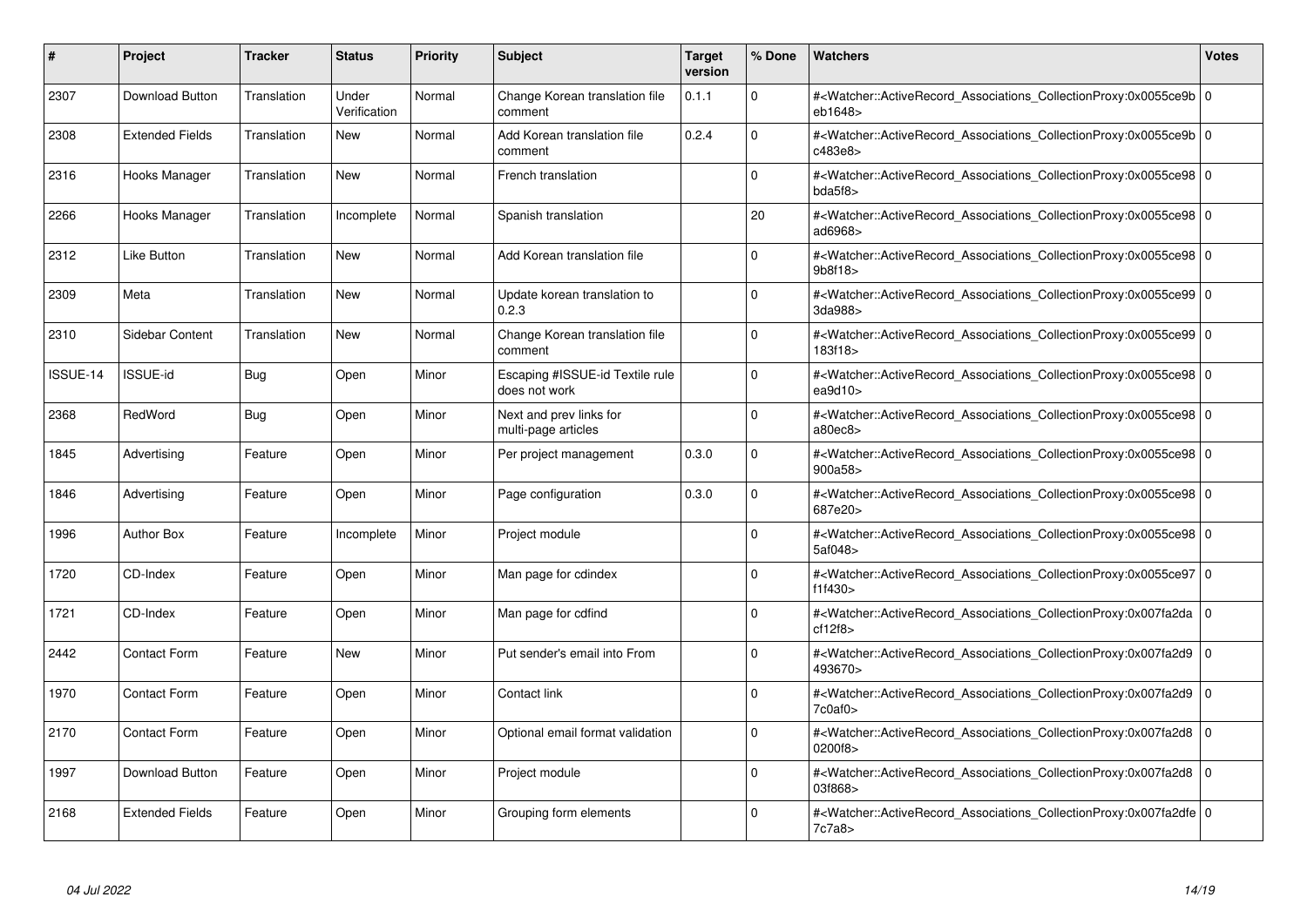| #    | <b>Project</b>         | <b>Tracker</b> | <b>Status</b> | <b>Priority</b> | <b>Subject</b>                              | <b>Target</b><br>version | % Done   | <b>Watchers</b>                                                                                                                                          | <b>Votes</b> |
|------|------------------------|----------------|---------------|-----------------|---------------------------------------------|--------------------------|----------|----------------------------------------------------------------------------------------------------------------------------------------------------------|--------------|
| 2186 | <b>Extended Fields</b> | Feature        | Open          | Minor           | <b>Custom DateTime Field</b>                |                          | $\Omega$ | # <watcher::activerecord_associations_collectionproxy:0x007fa2d8  <br="">4c48c0</watcher::activerecord_associations_collectionproxy:0x007fa2d8>          | $\mathbf 0$  |
| 1956 | <b>Extended Fields</b> | Feature        | Incomplete    | Minor           | SIP link                                    |                          | $\Omega$ | # <watcher::activerecord 0<br="" associations="" collectionproxy:0x007fa2d8=""  ="">e222c8&gt;</watcher::activerecord>                                   |              |
| 2005 | <b>Extended Fields</b> | Feature        | Incomplete    | Minor           | Paging for projects listing                 |                          | $\Omega$ | # <watcher::activerecord_associations_collectionproxy:0x007fa2d9<br>b88db8</watcher::activerecord_associations_collectionproxy:0x007fa2d9<br>            | $\mathbf 0$  |
| 2006 | <b>Extended Fields</b> | Feature        | Incomplete    | Minor           | Users listing sorting                       |                          | $\Omega$ | # <watcher::activerecord_associations_collectionproxy:0x007fa2d8 0<br=""  ="">16d848&gt;</watcher::activerecord_associations_collectionproxy:0x007fa2d8> |              |
| 2007 | <b>Extended Fields</b> | Feature        | Incomplete    | Minor           | Projects listing sorting                    |                          | $\Omega$ | # <watcher::activerecord associations="" collectionproxy:0x007fa2d9<br="">c74d30&gt;</watcher::activerecord>                                             | $\mathbf 0$  |
| 2103 | <b>Extended Fields</b> | Feature        | Incomplete    | Minor           | Support multiple for Project                |                          | $\Omega$ | # <watcher::activerecord associations="" collectionproxy:0x007fa2d9<br="">8be588&gt;</watcher::activerecord>                                             | $\mathbf 0$  |
| 2156 | <b>Extended Fields</b> | Feature        | Incomplete    | Minor           | Per user values?                            |                          | $\Omega$ | # <watcher::activerecord_associations_collectionproxy:0x007fa2d9  <br="">ea3480&gt;</watcher::activerecord_associations_collectionproxy:0x007fa2d9>      | $\mathbf 0$  |
| 1751 | Hooks Manager          | Feature        | Incomplete    | Minor           | Support URL regexps to limit<br>pages       |                          | $\Omega$ | # <watcher::activerecord_associations_collectionproxy:0x007fa2da 0<br=""  ="">5cc6f8</watcher::activerecord_associations_collectionproxy:0x007fa2da>     |              |
| 558  | Orangutan              | Feature        | Open          | Minor           | Jokes context                               |                          | $\Omega$ | # <watcher::activerecord 2<br="" associations="" collectionproxy:0x007fa2d9f="">6c920&gt;</watcher::activerecord>                                        |              |
| 605  | Orangutan              | Feature        | Open          | Minor           | SVN monkey                                  |                          | $\Omega$ | # <watcher::activerecord associations="" collectionproxy:0x007fa2d9<br="">1afaa8&gt;</watcher::activerecord>                                             |              |
| 863  | Orangutan              | Feature        | Open          | Minor           | Personal TODO list                          |                          | $\Omega$ | # <watcher::activerecord_associations_collectionproxy:0x007fa2d9 0<br=""  ="">372548&gt;</watcher::activerecord_associations_collectionproxy:0x007fa2d9> |              |
| 892  | Orangutan              | Feature        | Open          | Minor           | Tip of the day / Did you know<br>that?      |                          | $\Omega$ | # <watcher::activerecord_associations_collectionproxy:0x007fa2d9  <br="">8a7f68&gt;</watcher::activerecord_associations_collectionproxy:0x007fa2d9>      | $\mathbf 0$  |
| 935  | Orangutan              | Feature        | Open          | Minor           | Invalid keyboard layout<br>translator       |                          | $\Omega$ | # <watcher::activerecord 0<br="" associations="" collectionproxy:0x007fa2d9=""  ="">9d02c8&gt;</watcher::activerecord>                                   |              |
| 941  | Orangutan              | Feature        | Open          | Minor           | Support Google calendar                     |                          | 0        | # <watcher::activerecord_associations_collectionproxy:0x007fa2d8  <br="">7383b8&gt;</watcher::activerecord_associations_collectionproxy:0x007fa2d8>      | $\mathbf 0$  |
| 984  | Orangutan              | Feature        | Open          | Minor           | Survey context                              |                          | $\Omega$ | # <watcher::activerecord_associations_collectionproxy:0x007fa2dfe 0<br=""  ="">98ed0</watcher::activerecord_associations_collectionproxy:0x007fa2dfe>    |              |
| 1464 | Orangutan              | Feature        | Open          | Minor           | Ability to see Orangutan logs for<br>a user |                          | $\Omega$ | # <watcher::activerecord associations="" collectionproxy:0x007fa2d9<br="">064388&gt;</watcher::activerecord>                                             |              |
| 1577 | Orangutan              | Feature        | Open          | Minor           | Roster suggestions                          |                          | $\Omega$ | # <watcher::activerecord associations="" collectionproxy:0x007fa2d9<br="">c4b048&gt;</watcher::activerecord>                                             | $\mathbf 0$  |
| 1603 | Orangutan              | Feature        | Open          | Minor           | MegaHAL                                     |                          | $\Omega$ | # <watcher::activerecord_associations_collectionproxy:0x007fa2d9<br>b99c08&gt;</watcher::activerecord_associations_collectionproxy:0x007fa2d9<br>        |              |
| 1614 | Orangutan              | Feature        | Open          | Minor           | AIML                                        |                          | $\Omega$ | # <watcher::activerecord_associations_collectionproxy:0x007fa2da 0<br=""  ="">71a668&gt;</watcher::activerecord_associations_collectionproxy:0x007fa2da> |              |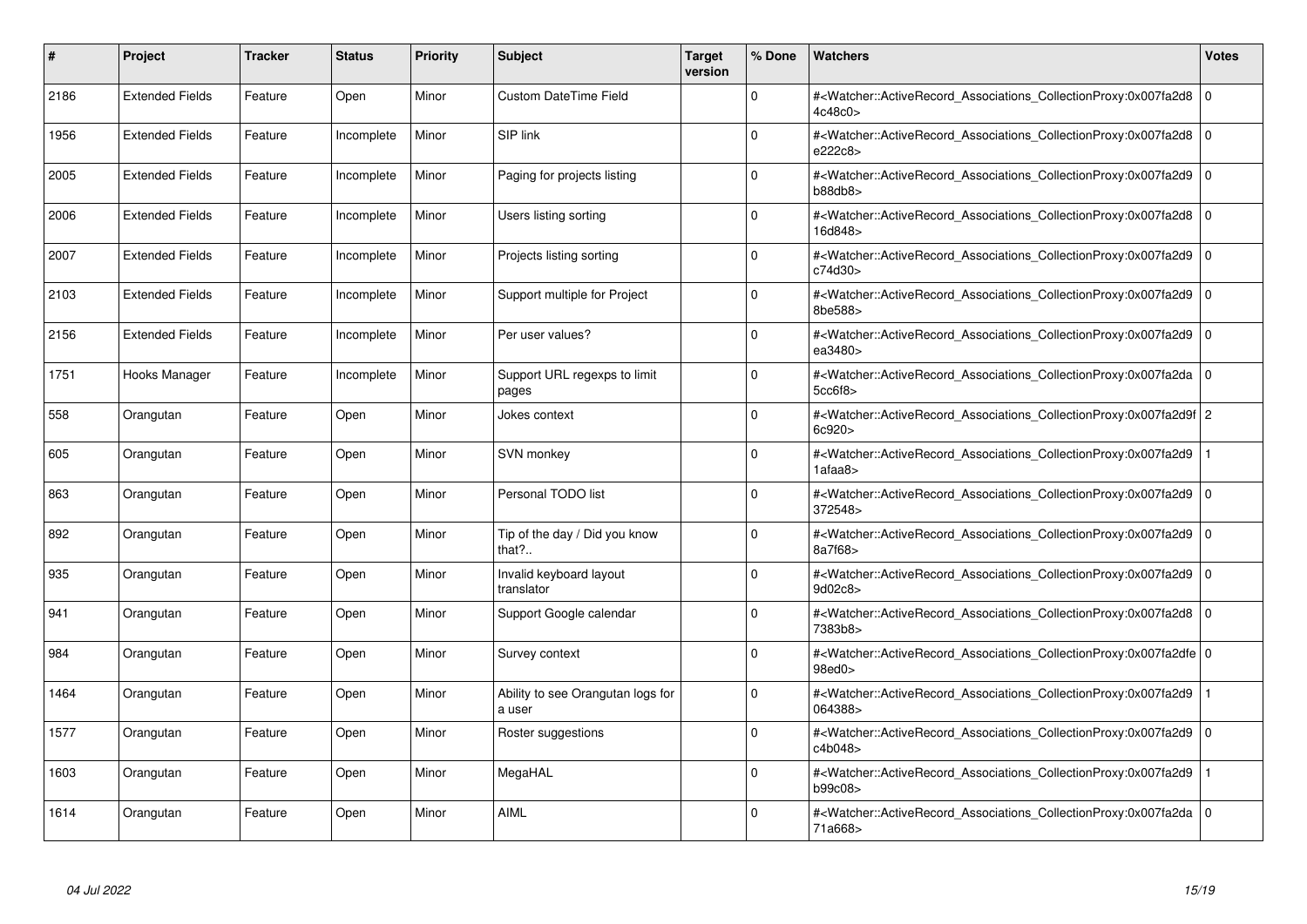| #    | Project                | <b>Tracker</b> | <b>Status</b> | <b>Priority</b> | <b>Subject</b>                                                                      | <b>Target</b><br>version | % Done      | Watchers                                                                                                                                                     | <b>Votes</b>   |
|------|------------------------|----------------|---------------|-----------------|-------------------------------------------------------------------------------------|--------------------------|-------------|--------------------------------------------------------------------------------------------------------------------------------------------------------------|----------------|
| 1619 | Orangutan              | Feature        | Open          | Minor           | Avatar                                                                              |                          | 0           | # <watcher::activerecord associations="" collectionproxy:0x007fa2da<br="">7fbc08</watcher::activerecord>                                                     | $\overline{2}$ |
| 1028 | Orangutan              | Feature        | Incomplete    | Minor           | Recognizing English text<br>accidentally entered with<br>different keyboard layout  |                          | ŋ           | # <watcher::activerecord_associations_collectionproxy:0x007fa2d9<br>79aaf8&gt;</watcher::activerecord_associations_collectionproxy:0x007fa2d9<br>            |                |
| 20   | Orangutan::Redmin<br>e | Feature        | Open          | Minor           | Let user specify what he did<br>during a break                                      |                          | $\Omega$    | # <watcher::activerecord_associations_collectionproxy:0x007fa2d8 0<br=""  ="">661fe8&gt;</watcher::activerecord_associations_collectionproxy:0x007fa2d8>     |                |
| 124  | Orangutan::Redmin<br>е | Feature        | Open          | Minor           | Let users specify what they did<br>during a break by answering on<br>break question |                          | $\Omega$    | # <watcher::activerecord_associations_collectionproxy:0x007fa2d8 3<br="">d89488&gt;</watcher::activerecord_associations_collectionproxy:0x007fa2d8>          |                |
| 170  | Orangutan::Redmin<br>e | Feature        | Open          | Minor           | Issue creation                                                                      | 1.06                     | 0           | # <watcher::activerecord_associations_collectionproxy:0x007fa2dff 2<br="">240c0&gt;</watcher::activerecord_associations_collectionproxy:0x007fa2dff>         |                |
| 184  | Orangutan::Redmin<br>e | Feature        | Open          | Minor           | Notifying about due date and<br>hours                                               | 1.07                     | 0           | # <watcher::activerecord_associations_collectionproxy:0x007fa2d8<br>960960&gt;</watcher::activerecord_associations_collectionproxy:0x007fa2d8<br>            | l 2            |
| 230  | Orangutan::Redmin<br>e | Feature        | Open          | Minor           | Starting task/time entry and new<br>issue at the same time                          |                          | $\Omega$    | # <watcher::activerecord_associations_collectionproxy:0x007fa2da 3<br="">b60c90&gt;</watcher::activerecord_associations_collectionproxy:0x007fa2da>          |                |
| 969  | Orangutan::Redmin      | Feature        | Open          | Minor           | Editing comments                                                                    | 1.08                     | $\Omega$    | # <watcher::activerecord_associations_collectionproxy:0x007fa2d8<br>5f8e58&gt;</watcher::activerecord_associations_collectionproxy:0x007fa2d8<br>            | 2              |
| 1076 | Orangutan::Redmin      | Feature        | Open          | Minor           | Due date setting context                                                            | 1.07                     | $\mathbf 0$ | # <watcher::activerecord_associations_collectionproxy:0x007fa2d8 0<br=""  ="">623428&gt;</watcher::activerecord_associations_collectionproxy:0x007fa2d8>     |                |
| 1083 | Orangutan::Redmin<br>e | Feature        | Open          | Minor           | Help context(s) for Redmine text   $1.08$<br>formatting syntax                      |                          | $\Omega$    | # <watcher::activerecord_associations_collectionproxy:0x007fa2da<br>8d6d08&gt;</watcher::activerecord_associations_collectionproxy:0x007fa2da<br>            |                |
| 1352 | Orangutan::Redmin      | Feature        | Open          | Minor           | Start date changing                                                                 | 1.07                     | $\Omega$    | # <watcher::activerecord_associations_collectionproxy:0x007fa2d9<br>5eab90<sub>&gt;</sub></watcher::activerecord_associations_collectionproxy:0x007fa2d9<br> | 10             |
| 1022 | Orangutan::Redmin<br>е | Feature        | Incomplete    | Minor           | Changing issue status<br>depending on user presence                                 |                          | $\Omega$    | # <watcher::activerecord_associations_collectionproxy:0x007fa2d9 0<br=""  ="">de1b50&gt;</watcher::activerecord_associations_collectionproxy:0x007fa2d9>     |                |
| 1104 | Orangutan::Redmin<br>e | Feature        | Incomplete    | Minor           | Automatic overtime tracking                                                         |                          | $\Omega$    | # <watcher::activerecord_associations_collectionproxy:0x007fa2da<br>7c2b60&gt;</watcher::activerecord_associations_collectionproxy:0x007fa2da<br>            | l O            |
| 1337 | Orangutan::Redmin<br>e | Feature        | Incomplete    | Minor           | Automatic time tracking                                                             |                          | $\mathbf 0$ | # <watcher::activerecord_associations_collectionproxy:0x007fa2d9 0<br=""  ="">36e4e8&gt;</watcher::activerecord_associations_collectionproxy:0x007fa2d9>     |                |
| 1868 | Projects               | Feature        | Reopened      | Minor           | Author in Google search results                                                     |                          | 80          | # <watcher::activerecord_associations_collectionproxy:0x007fa2d9 0<br=""  ="">96cf70&gt;</watcher::activerecord_associations_collectionproxy:0x007fa2d9>     |                |
| 1948 | Projects               | Feature        | Open          | Minor           | Testimonials / Used by                                                              |                          | $\Omega$    | # <watcher::activerecord_associations_collectionproxy:0x007fa2da 0<br=""  ="">2b7968&gt;</watcher::activerecord_associations_collectionproxy:0x007fa2da>     |                |
| 1963 | Projects               | Feature        | Open          | Minor           | Issues/messages count                                                               |                          | $\mathbf 0$ | # <watcher::activerecord_associations_collectionproxy:0x007fa2dfe 0<br=""  ="">955c8&gt;</watcher::activerecord_associations_collectionproxy:0x007fa2dfe>    |                |
| 2406 | Projects               | Feature        | Open          | Minor           | List of forks for projects                                                          |                          | $\mathbf 0$ | # <watcher::activerecord_associations_collectionproxy:0x007fa2d8 0<br="">e74550&gt;</watcher::activerecord_associations_collectionproxy:0x007fa2d8>          |                |
| 1831 | Projects               | Feature        | Incomplete    | Minor           | Automatically include mail<br>conversations                                         |                          | $\mathbf 0$ | # <watcher::activerecord_associations_collectionproxy:0x007fa2d8 0<br=""  ="">e5c018&gt;</watcher::activerecord_associations_collectionproxy:0x007fa2d8>     |                |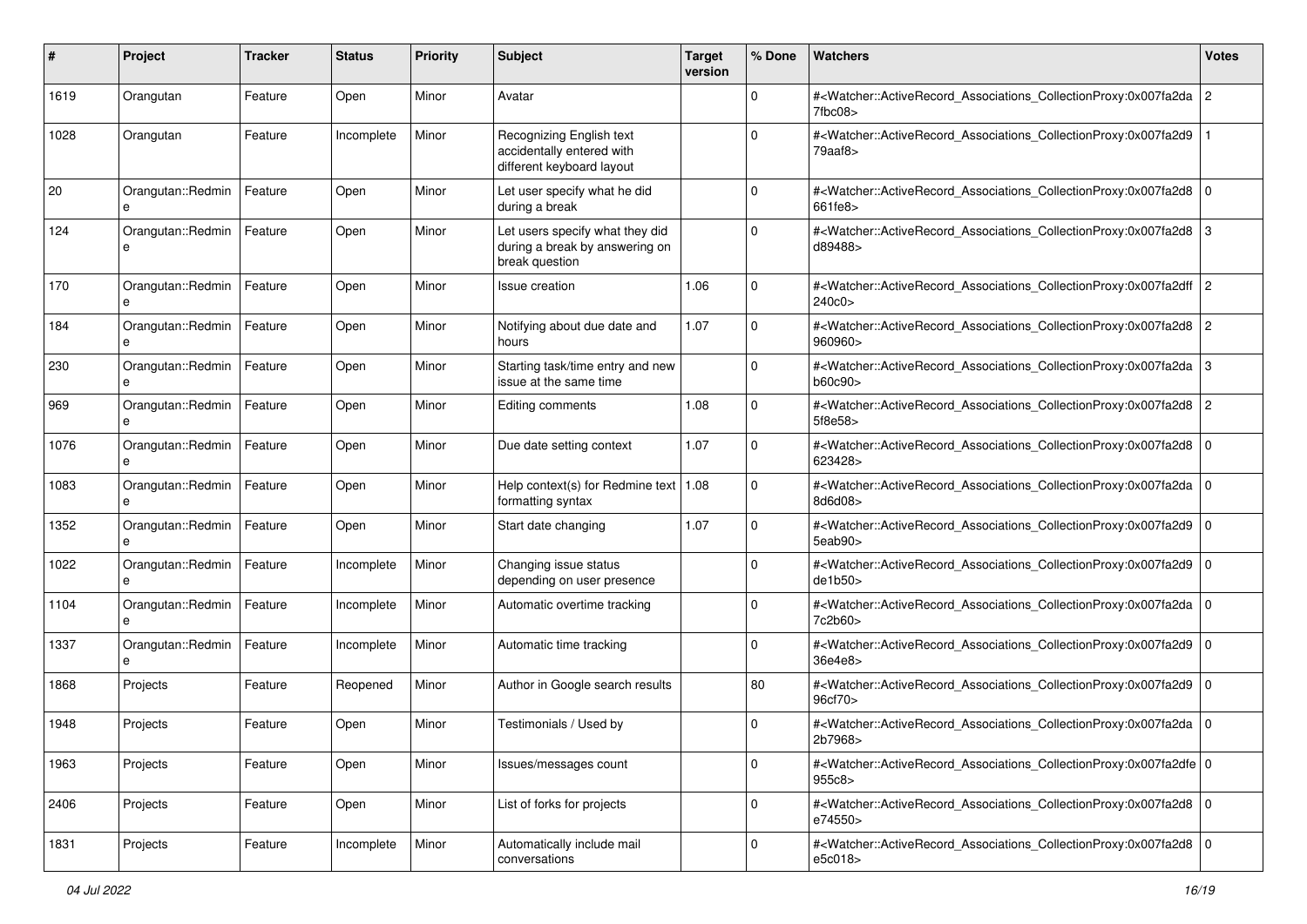| #    | Project                | <b>Tracker</b> | <b>Status</b> | <b>Priority</b> | <b>Subject</b>                                                                           | <b>Target</b><br>version | % Done      | Watchers                                                                                                                                                  | <b>Votes</b> |
|------|------------------------|----------------|---------------|-----------------|------------------------------------------------------------------------------------------|--------------------------|-------------|-----------------------------------------------------------------------------------------------------------------------------------------------------------|--------------|
| 1867 | Projects               | Feature        | Incomplete    | Minor           | Textile draft                                                                            |                          | $\mathbf 0$ | # <watcher::activerecord_associations_collectionproxy:0x007fa2d9<br>3e3748&gt;</watcher::activerecord_associations_collectionproxy:0x007fa2d9<br>         | l O          |
| 2414 | Red-Andy               | Feature        | Incomplete    | Minor           | Break long application.css into<br>sections?                                             |                          | $\Omega$    | # <watcher::activerecord_associations_collectionproxy:0x007fa2da 0<br=""  ="">0e5e78&gt;</watcher::activerecord_associations_collectionproxy:0x007fa2da>  |              |
| 2013 | Role Shift             | Feature        | Incomplete    | Minor           | Resource shifts                                                                          |                          | 0           | # <watcher::activerecord_associations_collectionproxy:0x007fa2d8 0<br=""  ="">1a5db0&gt;</watcher::activerecord_associations_collectionproxy:0x007fa2d8>  |              |
| 2405 | Sidebar Content        | Feature        | Open          | Minor           | Edit link for Wiki pages                                                                 | 0.2.0                    | 0           | # <watcher::activerecord_associations_collectionproxy:0x007fa2dfb 0<br=""  ="">91458&gt;</watcher::activerecord_associations_collectionproxy:0x007fa2dfb> |              |
| 1999 | Sidebar Content        | Feature        | Incomplete    | Minor           | Project module                                                                           |                          | $\Omega$    | # <watcher::activerecord_associations_collectionproxy:0x007fa2da 0<br=""  ="">5387f0&gt;</watcher::activerecord_associations_collectionproxy:0x007fa2da>  |              |
| 1984 | Subscription           | Feature        | Incomplete    | Minor           | Redirecting back after<br>registration/loginRedirecting<br>back after registration/login |                          | $\Omega$    | # <watcher::activerecord_associations_collectionproxy:0x007fa2dfc 0<br=""  ="">b8908&gt;</watcher::activerecord_associations_collectionproxy:0x007fa2dfc> |              |
| 1900 | <b>WikiNG</b>          | Feature        | Incomplete    | Minor           | Singe bracket smiley                                                                     |                          | $\Omega$    | # <watcher::activerecord_associations_collectionproxy:0x007fa2d8 0<br=""  ="">1066c0&gt;</watcher::activerecord_associations_collectionproxy:0x007fa2d8>  |              |
| 1907 | <b>WikiNG</b>          | Feature        | Incomplete    | Minor           | Social links                                                                             |                          | $\Omega$    | # <watcher::activerecord_associations_collectionproxy:0x007fa2da<br>06a700&gt;</watcher::activerecord_associations_collectionproxy:0x007fa2da<br>         |              |
| 1942 | <b>WikiNG</b>          | Feature        | Incomplete    | Minor           | Support for target in links                                                              |                          | $\mathbf 0$ | # <watcher::activerecord_associations_collectionproxy:0x007fa2d9<br>41ee88&gt;</watcher::activerecord_associations_collectionproxy:0x007fa2d9<br>         | l O          |
| 2130 | <b>WikiNG</b>          | Feature        | Incomplete    | Minor           | <b>Function references</b>                                                               |                          | $\Omega$    | # <watcher::activerecord_associations_collectionproxy:0x007fa2de 0<br=""  ="">e35098&gt;</watcher::activerecord_associations_collectionproxy:0x007fa2de>  |              |
| 2413 | <b>WikiNG</b>          | Feature        | Incomplete    | Minor           | Custom links syntax                                                                      |                          | $\Omega$    | # <watcher::activerecord_associations_collectionproxy:0x007fa2df4 0<br=""  ="">0ae28&gt;</watcher::activerecord_associations_collectionproxy:0x007fa2df4> |              |
| 2433 | WordMine               | Feature        | Open          | Minor           | Link Redmine issue with<br><b>WordPress comment</b>                                      |                          | $\Omega$    | # <watcher::activerecord_associations_collectionproxy:0x007fa2de 0<br=""  ="">e13010&gt;</watcher::activerecord_associations_collectionproxy:0x007fa2de>  |              |
| 862  | Orangutan              | Improvement    | Open          | Minor           | Support user first and last name<br>in requests                                          | 2.00                     | $\mathbf 0$ | # <watcher::activerecord_associations_collectionproxy:0x007fa2df4 0<br="">ed070&gt;</watcher::activerecord_associations_collectionproxy:0x007fa2df4>      |              |
| 1089 | Orangutan              | Improvement    | Open          | Minor           | Migrate to contexts<br>dependencies/relations from<br>weights                            | 2.00                     | $\Omega$    | # <watcher::activerecord_associations_collectionproxy:0x007fa2def 0<br=""  ="">f5798&gt;</watcher::activerecord_associations_collectionproxy:0x007fa2def> |              |
| 2035 | Orangutan              | Improvement    | Open          | Minor           | Direct communication between<br>a monkey and Orangutan                                   | 1.06                     | 0           | # <watcher::activerecord_associations_collectionproxy:0x007fa2de 0<br=""  ="">e1b008&gt;</watcher::activerecord_associations_collectionproxy:0x007fa2de>  |              |
| 189  | Orangutan::Redmin<br>е | Improvement    | Open          | Minor           | Avoid taking text as a comment<br>for the task                                           |                          | 0           | # <watcher::activerecord_associations_collectionproxy:0x007fa2df4 1<br=""  ="">c1dd0&gt;</watcher::activerecord_associations_collectionproxy:0x007fa2df4> |              |
| 973  | Orangutan::Redmin<br>е | Improvement    | Open          | Minor           | Issue description change<br>notification                                                 | 1.08                     | $\mathbf 0$ | # <watcher::activerecord_associations_collectionproxy:0x007fa2dc<br>619b68&gt;</watcher::activerecord_associations_collectionproxy:0x007fa2dc<br>         | l O          |
| 1029 | Orangutan::Redmin<br>е | Improvement    | Open          | Minor           | Respect user's Redmine<br>notifications settings                                         | 1.06                     | $\mathbf 0$ | # <watcher::activerecord_associations_collectionproxy:0x007fa2df1 0<br="">492e8&gt;</watcher::activerecord_associations_collectionproxy:0x007fa2df1>      |              |
| 1038 | Orangutan::Redmin      | Improvement    | Open          | Minor           | More flexible syntax for adding<br>past tasks/entries                                    |                          | $\mathbf 0$ | # <watcher::activerecord_associations_collectionproxy:0x007fa2de 0<br=""  ="">c69340&gt;</watcher::activerecord_associations_collectionproxy:0x007fa2de>  |              |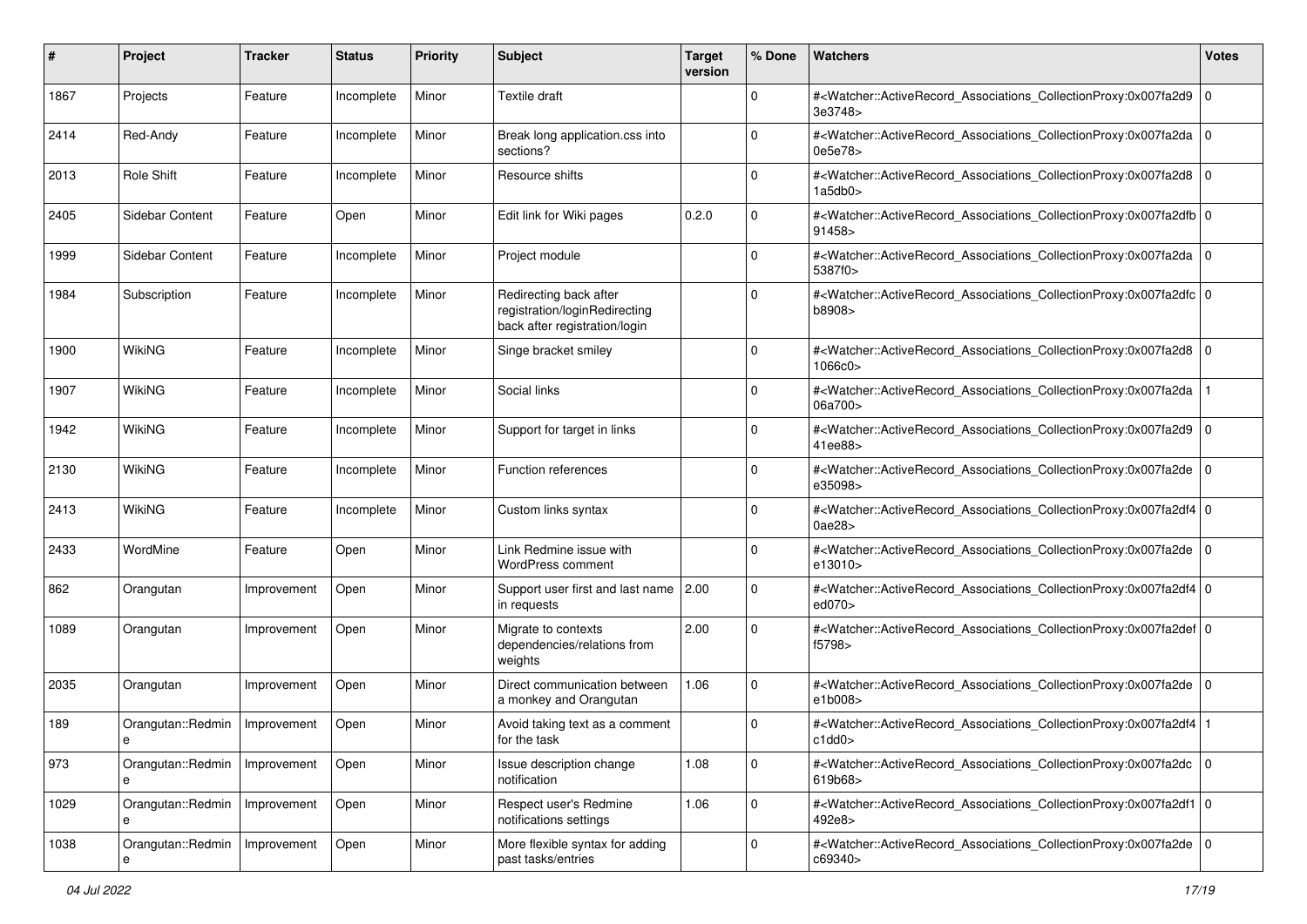| #    | Project                 | <b>Tracker</b> | <b>Status</b> | <b>Priority</b> | <b>Subject</b>                                                      | <b>Target</b><br>version | % Done      | <b>Watchers</b>                                                                                                                                          | <b>Votes</b> |
|------|-------------------------|----------------|---------------|-----------------|---------------------------------------------------------------------|--------------------------|-------------|----------------------------------------------------------------------------------------------------------------------------------------------------------|--------------|
| 1051 | Orangutan::Redmin<br>e  | Improvement    | Open          | Minor           | Allow applying only some tasks<br>by number from suggested list     | 1.08                     | 0           | # <watcher::activerecord_associations_collectionproxy:0x007fa2de 0<br=""  ="">a46b80&gt;</watcher::activerecord_associations_collectionproxy:0x007fa2de> |              |
| 1107 | Orangutan::Redmin<br>e  | Improvement    | Open          | Minor           | Change default<br>project/issue/activity if no task is<br>available |                          | $\Omega$    | # <watcher::activerecord_associations_collectionproxy:0x007fa2de 0<br="">54a6e0&gt;</watcher::activerecord_associations_collectionproxy:0x007fa2de>      |              |
| 1159 | Orangutan::Redmin<br>e  | Improvement    | Open          | Minor           | Support using numbers for<br>project list                           |                          | 0           | # <watcher::activerecord_associations_collectionproxy:0x007fa2de 0<br=""  ="">0dd350&gt;</watcher::activerecord_associations_collectionproxy:0x007fa2de> |              |
| 1615 | Orangutan::Redmin<br>e  | Improvement    | Open          | Minor           | Notify assignee when new<br>watcher is added                        | 1.06                     | 0           | # <watcher::activerecord_associations_collectionproxy:0x007fa2dd<br>d0c7a8</watcher::activerecord_associations_collectionproxy:0x007fa2dd<br>            |              |
| 971  | Orangutan::Redmin<br>e  | Improvement    | Incomplete    | Minor           | Confirm before taking text as a<br>task/entry description           |                          | $\Omega$    | # <watcher::activerecord_associations_collectionproxy:0x007fa2dd<br>a01478&gt;</watcher::activerecord_associations_collectionproxy:0x007fa2dd<br>        |              |
| 2441 | <b>Project Sections</b> | Improvement    | Incomplete    | Minor           | Option to collapse section                                          |                          | $\Omega$    | # <watcher::activerecord_associations_collectionproxy:0x007fa2dd 0<br=""  ="">719030&gt;</watcher::activerecord_associations_collectionproxy:0x007fa2dd> |              |
| 2037 | Projects                | Improvement    | Open          | Minor           | Completeness bars on start<br>page                                  |                          | $\Omega$    | # <watcher::activerecord_associations_collectionproxy:0x007fa2dd 0<br="">58fd40&gt;</watcher::activerecord_associations_collectionproxy:0x007fa2dd>      |              |
| 2106 | Projects                | Improvement    | Incomplete    | Minor           | Gravatar upload                                                     |                          | $\Omega$    | # <watcher::activerecord_associations_collectionproxy:0x007fa2dd 0<br="">428f60&gt;</watcher::activerecord_associations_collectionproxy:0x007fa2dd>      |              |
| 2031 | Projects                | Improvement    | Open          | Minor           | News sidebar                                                        |                          | $\mathbf 0$ | # <watcher::activerecord_associations_collectionproxy:0x007fa2dd 0<br=""  ="">2f76c8&gt;</watcher::activerecord_associations_collectionproxy:0x007fa2dd> |              |
| 2032 | Projects                | Improvement    | Open          | Minor           | Quick way to submit Orangutan<br>omission                           |                          | $\mathbf 0$ | # <watcher::activerecord_associations_collectionproxy:0x007fa2dd 0<br=""  ="">1f8768&gt;</watcher::activerecord_associations_collectionproxy:0x007fa2dd> |              |
| 1990 | Projects                | Improvement    | Incomplete    | Minor           | anti notificatin spam - fine<br>grained mail distribution           |                          | 0           | # <watcher::activerecord_associations_collectionproxy:0x007fa2dd<br>0e11b8&gt;</watcher::activerecord_associations_collectionproxy:0x007fa2dd<br>        |              |
| 2086 | Projects                | Improvement    | Incomplete    | Minor           | Latest stable version                                               |                          | 0           | # <watcher::activerecord_associations_collectionproxy:0x007fa2dc<br>e93118&gt;</watcher::activerecord_associations_collectionproxy:0x007fa2dc<br>        | $\mathbf 0$  |
| 1899 | <b>WikiNG</b>           | Improvement    | Incomplete    | Minor           | Ignore conditions on preview                                        |                          | 0           | # <watcher::activerecord_associations_collectionproxy:0x007fa2dc<br>c88a80&gt;</watcher::activerecord_associations_collectionproxy:0x007fa2dc<br>        | $\mathbf 0$  |
| 1075 | Orangutan               | Enhancement    | In Progress   | Minor           | Separate Orangutan core<br>(reusable bot code) from<br>Redmine code | 2.00                     | $\Omega$    | # <watcher::activerecord_associations_collectionproxy:0x0055ce9c 0<br="">000918&gt;</watcher::activerecord_associations_collectionproxy:0x0055ce9c>      |              |
| 910  | Orangutan               | Enhancement    | Open          | Minor           | Subjects or make Orangutan<br>remember issue id, project etc        | 2.00                     | $\Omega$    | # <watcher::activerecord_associations_collectionproxy:0x0055ce9b 0<br="">d854e0&gt;</watcher::activerecord_associations_collectionproxy:0x0055ce9b>      |              |
| 974  | Orangutan               | Enhancement    | Open          | Minor           | Rich text/formatting support                                        | 2.00                     | $\Omega$    | # <watcher::activerecord_associations_collectionproxy:0x0055ce98 3<br="">c78ca8&gt;</watcher::activerecord_associations_collectionproxy:0x0055ce98>      |              |
| 994  | Orangutan               | Enhancement    | Open          | Minor           | Topics or response modes                                            | 2.00                     | 0           | # <watcher::activerecord 0<br="" associations="" collectionproxy:0x0055ce98="">b54c00&gt;</watcher::activerecord>                                        |              |
| 1465 | Orangutan               | Enhancement    | Open          | Minor           | Pagination                                                          |                          | $\mathbf 0$ | # <watcher::activerecord_associations_collectionproxy:0x0055ce98 0<br="">553f40&gt;</watcher::activerecord_associations_collectionproxy:0x0055ce98>      |              |
| 1600 | Orangutan               | Enhancement    | Open          | Minor           | Change configuration file format 2.00                               |                          | $\mathbf 0$ | # <watcher::activerecord 0<br="" associations="" collectionproxy:0x0055ce99="">4c87a0&gt;</watcher::activerecord>                                        |              |